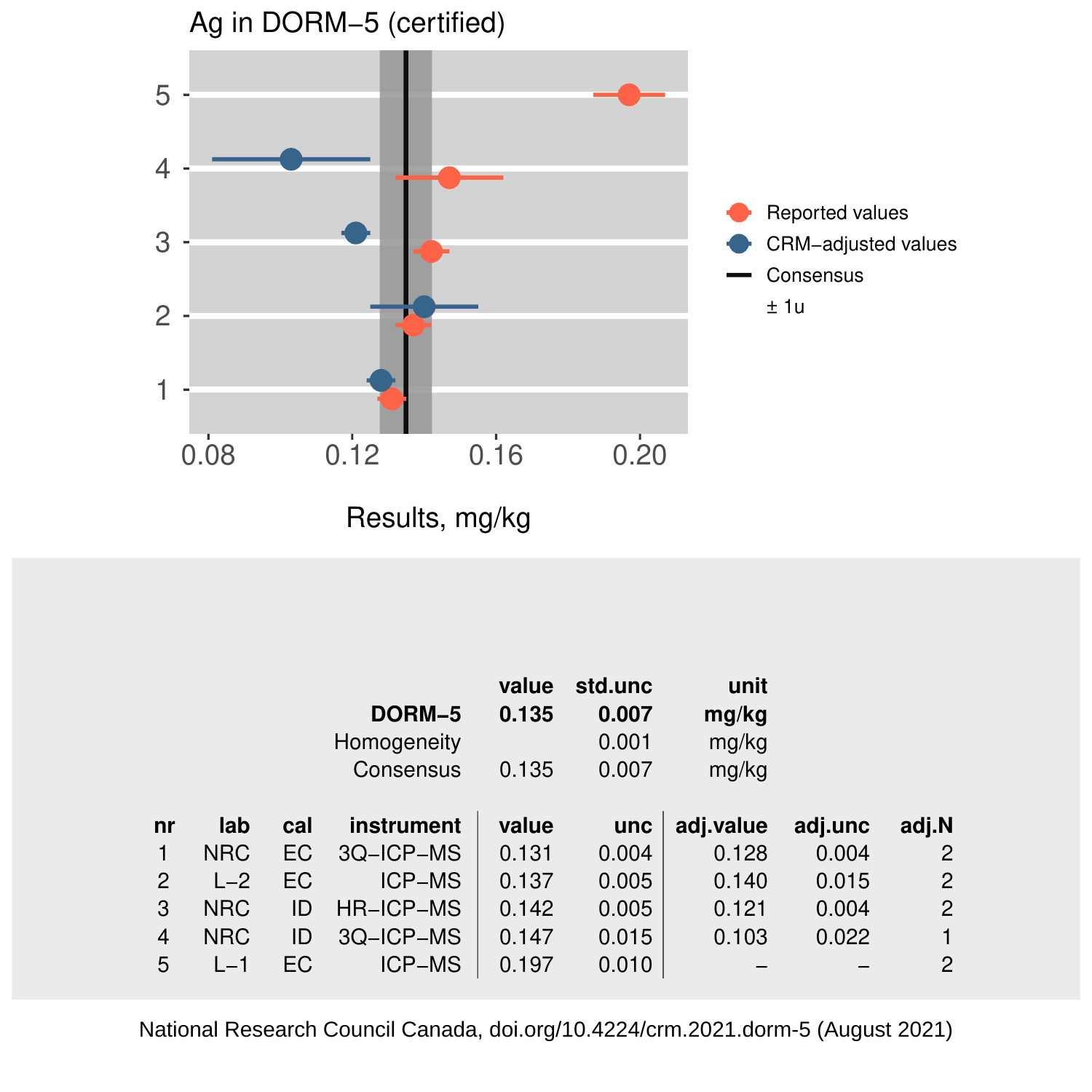

|                |            |     |                | value | std.unc | unit      |         |                |
|----------------|------------|-----|----------------|-------|---------|-----------|---------|----------------|
|                |            |     | DORM-5         | 250   | 6       | mg/kg     |         |                |
|                |            |     | Homogeneity    |       |         | mg/kg     |         |                |
|                |            |     | Consensus      | 250   | 6       | mg/kg     |         |                |
|                |            |     |                |       |         |           |         |                |
|                |            |     |                |       |         |           |         |                |
| nr             | lab        | cal | instrument     | value | unc     | adj.value | adj.unc | adj.N          |
|                | $L-2$      | EC  | <b>ICP-MS</b>  | 243   | 6       | 277       | 22      | $\overline{2}$ |
| $\overline{2}$ | <b>NRC</b> | SA  | 3Q-ICP-MS      | 245   | 10      | 219       | 17      | 4              |
| 3              | <b>NRC</b> | EC  | <b>ICP-AES</b> | 248   | 8       | 253       | 8       | 4              |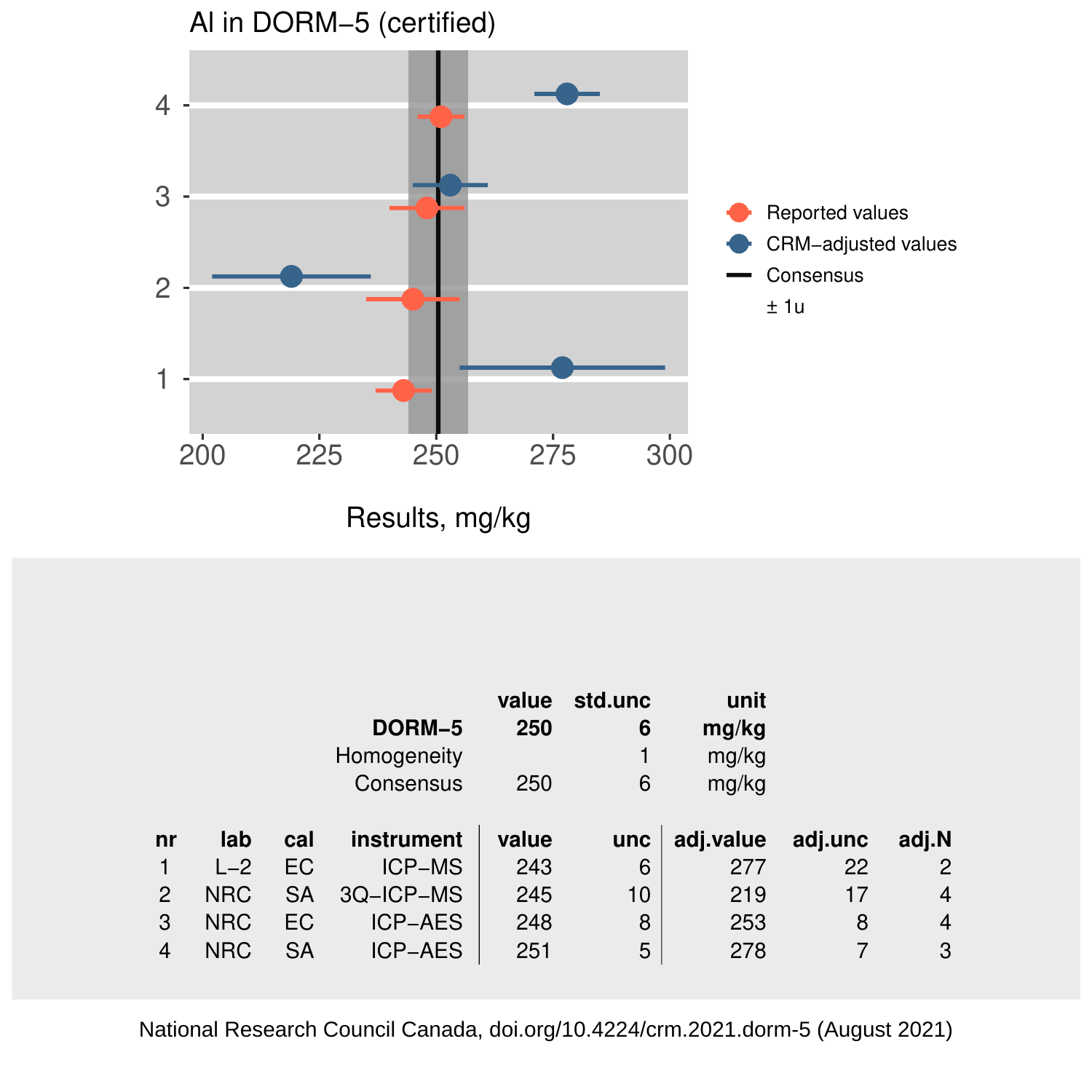

|                |            |           | DORM-5<br>Homogeneity<br>Consensus | value<br>13.3<br>13.3 | std.unc<br>0.4<br>0.0<br>0.4 | unit<br>mg/kg<br>mg/kg<br>mg/kg |         |                |
|----------------|------------|-----------|------------------------------------|-----------------------|------------------------------|---------------------------------|---------|----------------|
| nr             | lab        | cal       | instrument                         | value                 | unc                          | adj.value                       | adj.unc | adj.N          |
| 1              | $L-3$      | <b>EC</b> | ICP-MS                             | 8.4                   | 5.9                          |                                 |         | $\overline{2}$ |
| 2              | $L-1$      | EC        | <b>ICP-MS</b>                      | 10.5                  | 5.7                          |                                 |         | 2              |
| 3              | $L-3$      | <b>EC</b> | <b>NAA</b>                         | 11.4                  | 1.2                          |                                 |         | $\Omega$       |
| $\overline{4}$ | <b>NRC</b> | EC        | <b>ICP-AES</b>                     | 11.6                  | 0.5                          | 13.5                            | 0.8     | 2              |
| 5              | $L-2$      | <b>EC</b> | <b>ICP-MS</b>                      | 12.4                  | 5.0                          | 11.9                            | 4.9     | $\overline{2}$ |
| 6              | <b>NRC</b> | <b>SA</b> | <b>ICP-AES</b>                     | 13.3                  | 0.5                          | 13.5                            | 0.8     | 2              |
| 7              | <b>NRC</b> | <b>SA</b> | HR-ICP-MS                          | 13.8                  | 0.5                          | 14.0                            | 0.7     | 3              |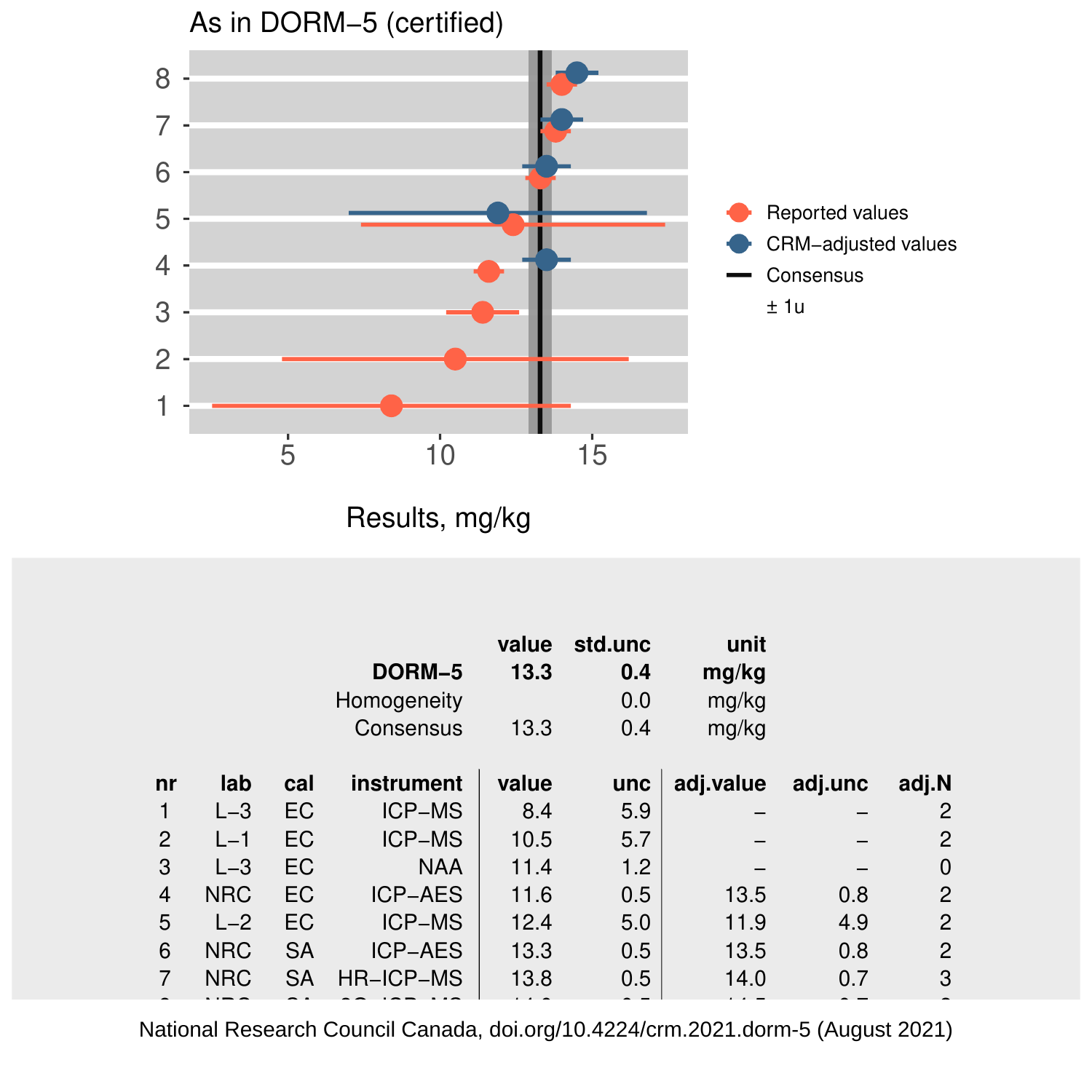

|    |            |     |             | value | std.unc    | unit      |         |                       |
|----|------------|-----|-------------|-------|------------|-----------|---------|-----------------------|
|    |            |     | DORM-5      | 11.8  | 0.2        | mg/kg     |         |                       |
|    |            |     | Homogeneity |       | 0.0        | mg/kg     |         |                       |
|    |            |     | Consensus   | 11.8  | 0.2        | mg/kg     |         |                       |
|    |            |     |             |       |            |           |         |                       |
|    |            |     |             |       |            |           |         |                       |
| nr | lab        | cal | instrument  | value | <b>unc</b> | adj.value | adj.unc | adj.N                 |
|    | <b>NRC</b> | ID  | HPLC-ESI-MS | 11.8  | 0.2        | 11.5      | 0.7     |                       |
| 2  | <b>NRC</b> | SA. | HPLC-ESI-MS | 11.9  | 0.4        | 11.7      | 0.5     | $\mathbf{2}^{\prime}$ |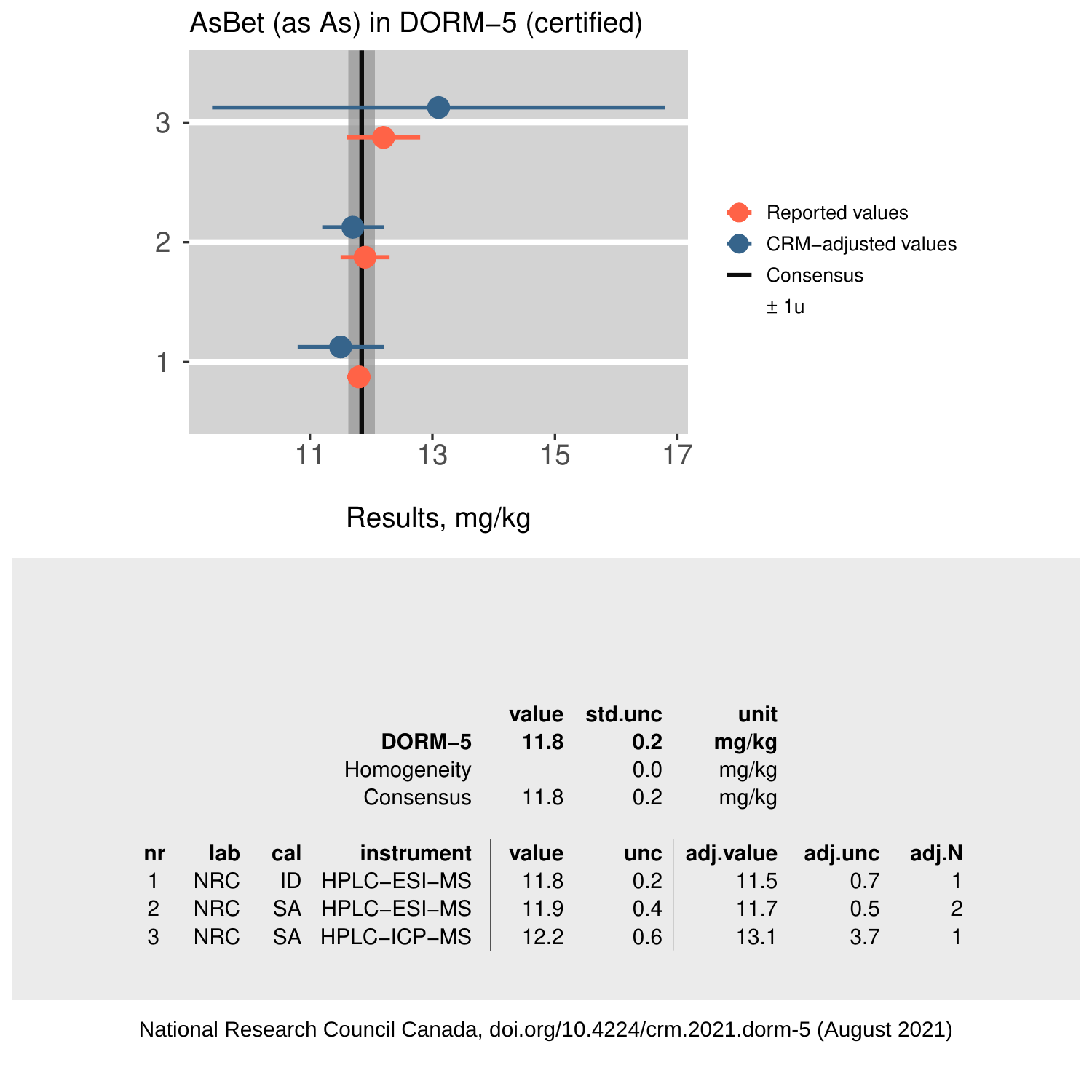

Results, mg/kg

|                |            |     | DORM-5<br>Homogeneity<br>Consensus | value<br>3.63<br>3.63 | std.unc<br>0.08<br>0.06<br>0.06 | unit<br>mg/kg<br>mg/kg<br>mg/kg |         |       |
|----------------|------------|-----|------------------------------------|-----------------------|---------------------------------|---------------------------------|---------|-------|
|                |            |     |                                    |                       |                                 |                                 |         |       |
| nr             | lab        | cal | instrument                         | value                 | unc                             | adj.value                       | adj.unc | adj.N |
|                | $L-2$      | EC  | <b>ICP-MS</b>                      | 3.11                  | 0.31                            |                                 |         | 0     |
| $\overline{2}$ | <b>NRC</b> | ID  | HR-ICP-MS                          | 3.64                  | 0.05                            | 3.62                            | 0.08    | 2     |
| 3              | <b>NRC</b> | ID  | 3Q-ICP-MS                          | 3.66                  | 0.05                            | 3.61                            | 0.09    | 2     |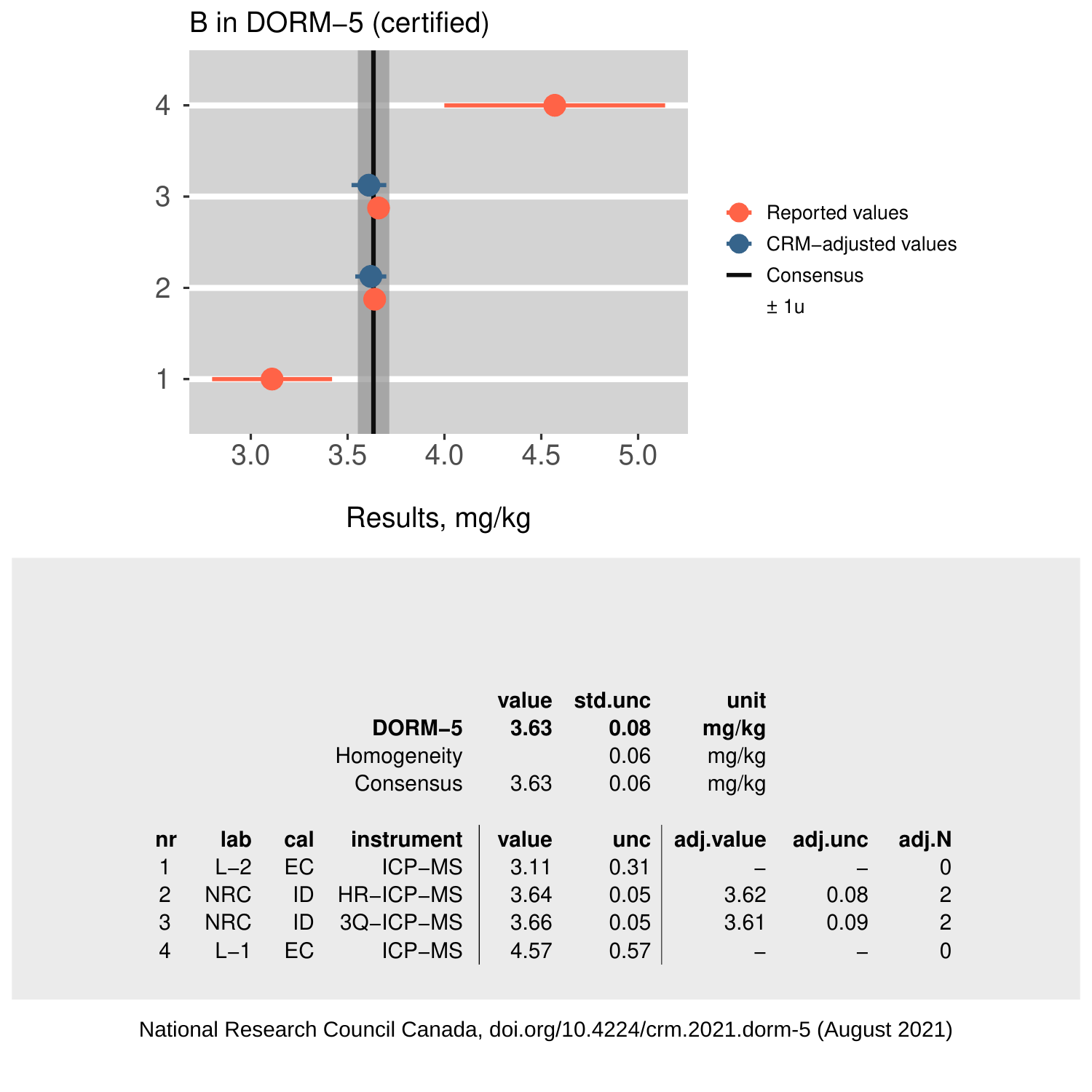

|    |            |     | DORM-5<br>Homogeneity<br>Consensus | value<br>0.396<br>0.396 | std.unc<br>0.011<br>0.008<br>0.008 | unit<br>mg/kg<br>mg/kg<br>mg/kg |         |                |
|----|------------|-----|------------------------------------|-------------------------|------------------------------------|---------------------------------|---------|----------------|
| nr | lab        | cal | instrument                         | value                   | unc                                | adj.value                       | adj.unc | adj.N          |
| 1  | $L-1$      | EC  | <b>ICP-MS</b>                      | 0.360                   | 0.041                              |                                 |         | 0              |
| 2  | <b>NRC</b> | EC  | 3Q-ICP-MS                          | 0.378                   | 0.016                              | 0.446                           | 0.021   | 2              |
| 3  | $L-2$      | EC  | <b>ICP-MS</b>                      | 0.386                   | 0.011                              |                                 |         | $\mathbf 0$    |
| 4  | <b>NRC</b> | ID  | HR-ICP-MS                          | 0.394                   | 0.010                              | 0.394                           | 0.014   | 1              |
| 5  | <b>NRC</b> | ID  | 3Q-ICP-MS                          | 0.399                   | 0.011                              | 0.398                           | 0.017   | 1              |
| 6  | <b>NRC</b> | EC  | <b>ICP-AES</b>                     | 0.406                   | 0.032                              | 0.408                           | 0.033   | $\overline{2}$ |
|    | <b>NRC</b> | SA  | ICP-AES                            | 0.449                   | 0.036                              | 0.435                           | 0.036   | $\overline{2}$ |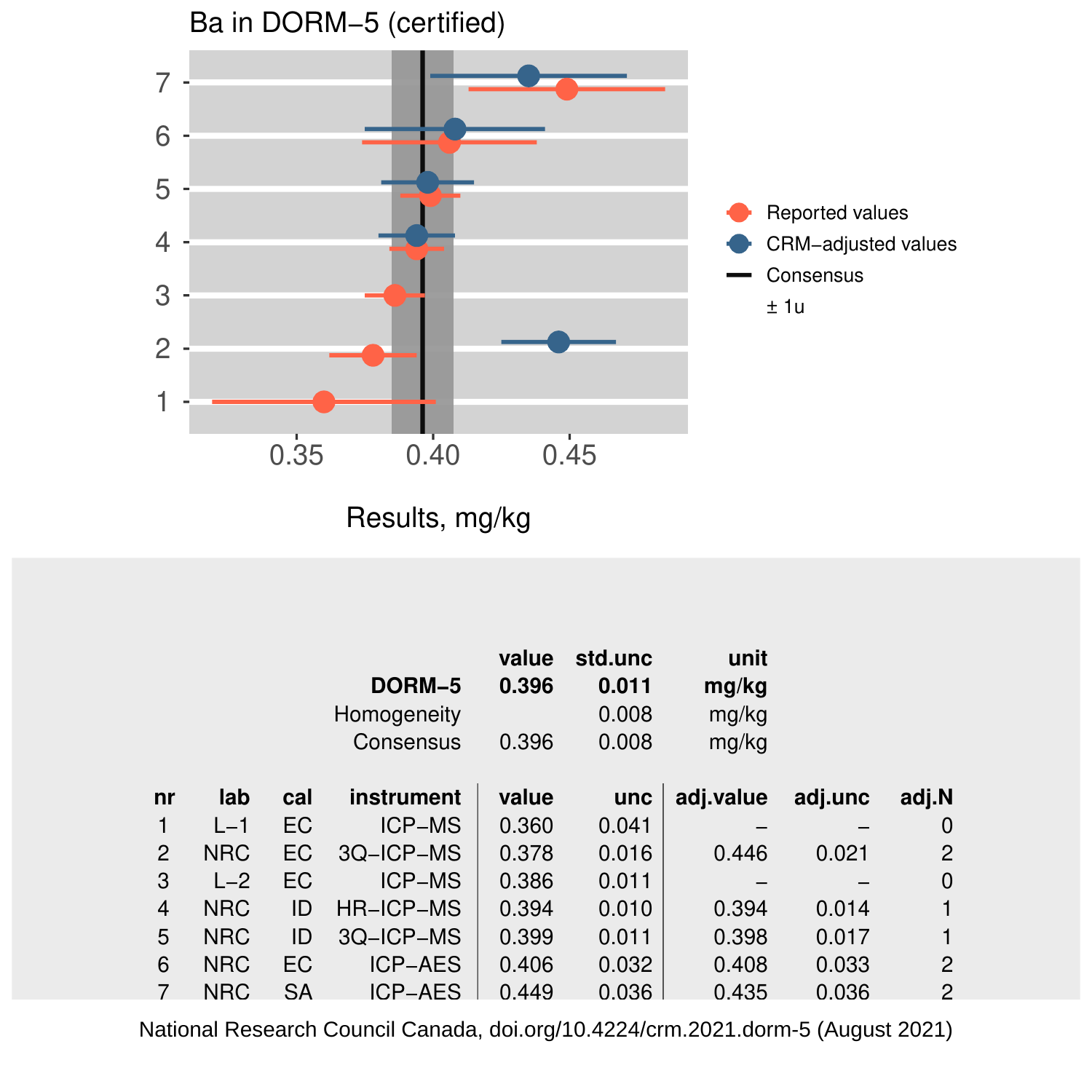

|            |   | unit<br>mg/kg           | std.unc<br>$\overline{\phantom{0}}$ | value<br>50.7 | DORM-5<br>Homogeneity |           |     |    |
|------------|---|-------------------------|-------------------------------------|---------------|-----------------------|-----------|-----|----|
|            |   | mg/kg                   | 9.3                                 | 50.7          | Consensus             |           |     |    |
| adj.N<br>2 | 8 | adj.value adj.unc<br>43 | unc                                 | value<br>54   | instrument<br>ICP-MS  | cal<br>EC | lab | nr |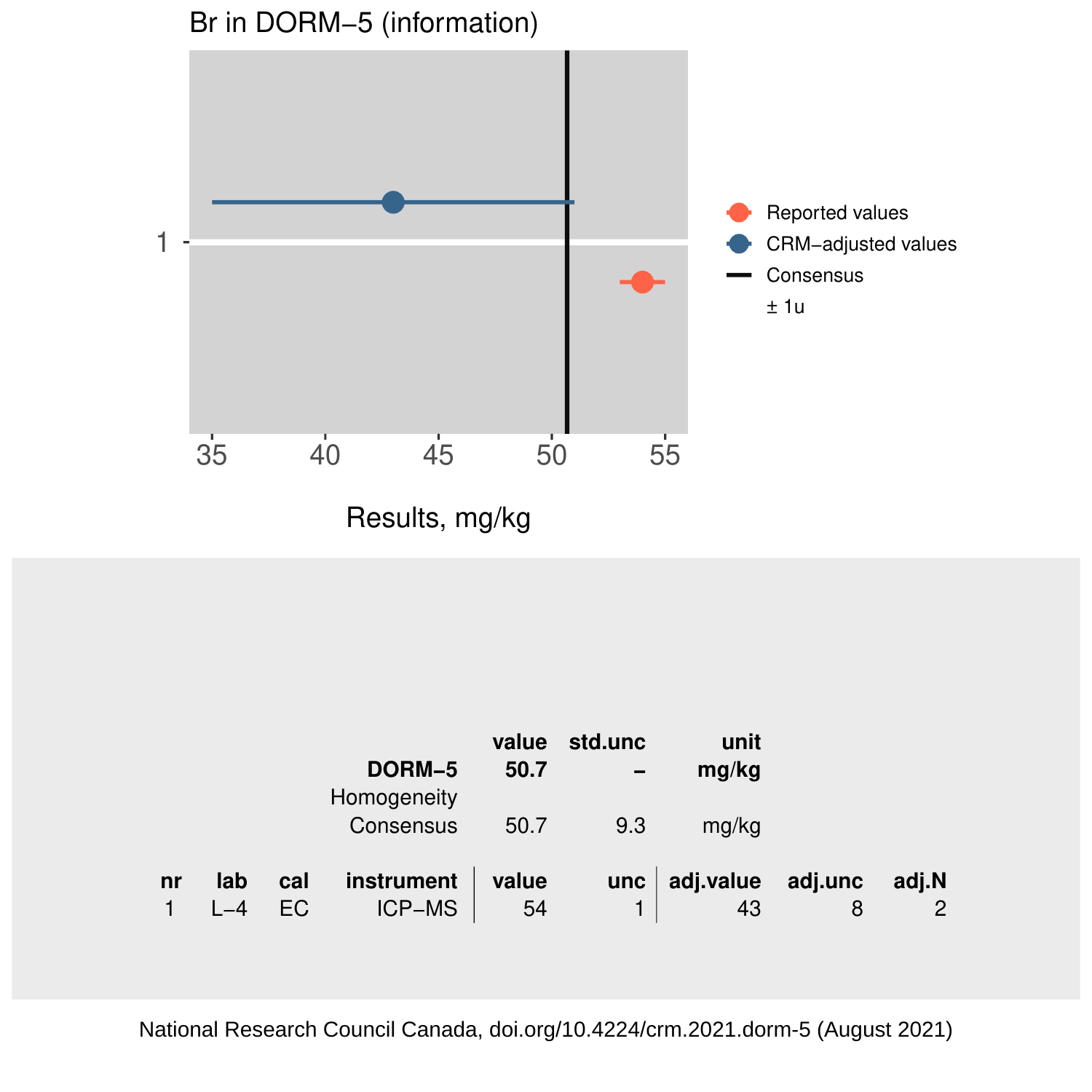

|    |            |     | DORM-5<br>Homogeneity<br>Consensus | value<br>2010<br>2010 | std.unc<br>130<br>110<br>60 | unit<br>mg/kg<br>mg/kg<br>mg/kg |         |       |
|----|------------|-----|------------------------------------|-----------------------|-----------------------------|---------------------------------|---------|-------|
| nr | lab        | cal | instrument                         | value                 | unc                         | adj.value                       | adj.unc | adj.N |
| 1  | <b>NRC</b> | SA  | 3Q-ICP-MS                          | 1868                  | 131                         | 1705                            | 120     | 4     |
| 2  | $L - 3$    | EC  | <b>ICP-MS</b>                      | 1960                  | 129                         | 1914                            | 170     | 3     |
| 3  | $L-1$      | EC  | <b>ICP-MS</b>                      | 2056                  | 236                         | 1989                            | 234     | 3     |
| 4  | <b>NRC</b> | SA  | <b>ICP-AES</b>                     | 2093                  | 80                          | 1988                            | 78      | 2     |
| 5  | <b>NRC</b> | EC  | <b>ICP-AES</b>                     | 2217                  | 143                         | 2103                            | 138     | 3     |
| 6  | $L-3$      | EC  | <b>NAA</b>                         | 2390                  | 235                         |                                 |         | 0     |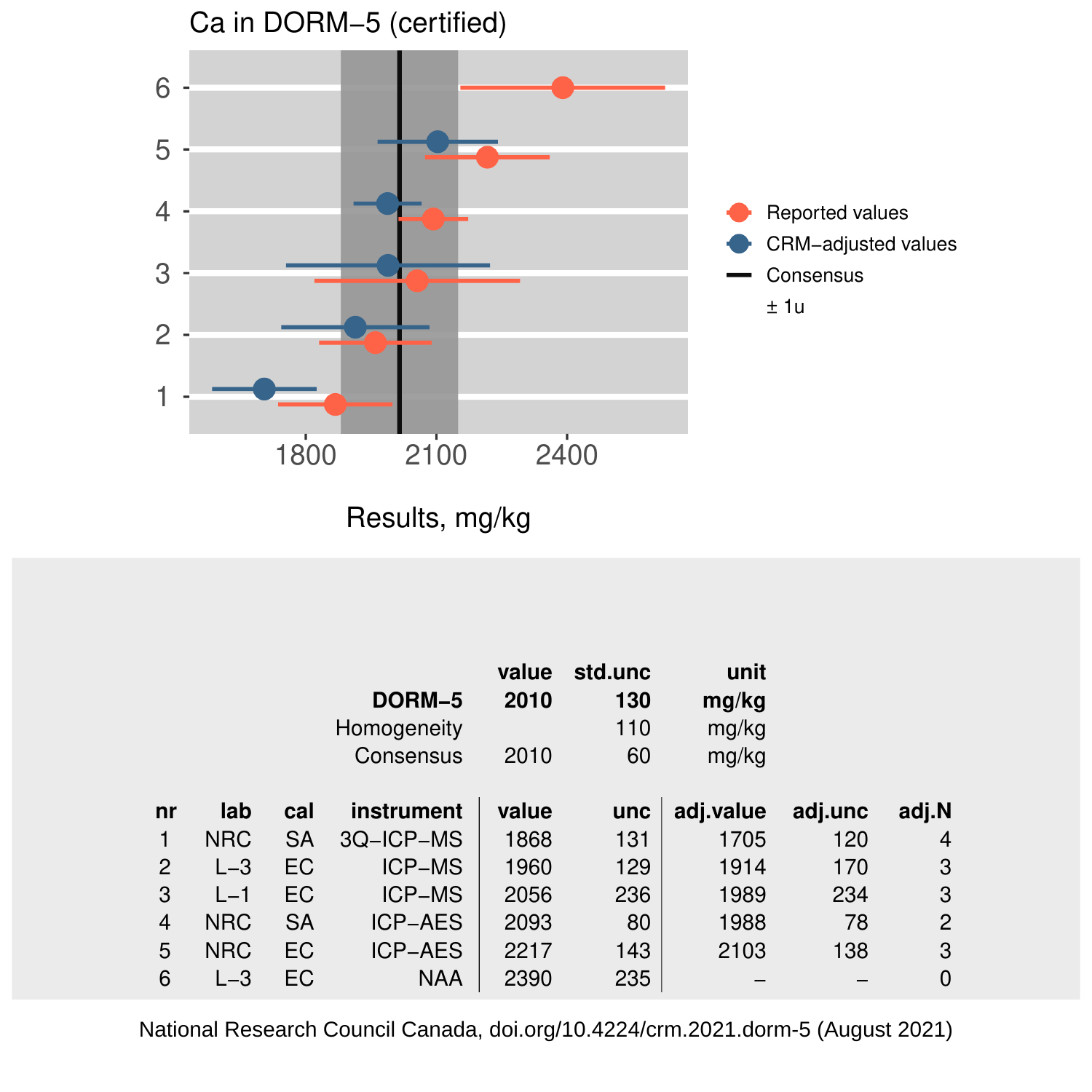

|                |            |     | DORM-5<br>Homogeneity<br>Consensus | value<br>0.148<br>0.148 | std.unc<br>0.003<br>0.000<br>0.003 | unit<br>mg/kg<br>mg/kg<br>mg/kg |         |       |
|----------------|------------|-----|------------------------------------|-------------------------|------------------------------------|---------------------------------|---------|-------|
| nr             | lab        | cal | instrument                         | value                   | unc                                | adj.value                       | adj.unc | adj.N |
| 1              | <b>NRC</b> | EC  | 3Q-ICP-MS                          | 0.126                   | 0.005                              | 0.152                           | 0.007   | 4     |
| 2              | $L - 3$    | EC  | <b>ICP-MS</b>                      | 0.143                   | 0.009                              | 0.150                           | 0.012   | 3     |
| 3              | $L-1$      | EC  | <b>ICP-MS</b>                      | 0.145                   | 0.007                              | 0.156                           | 0.011   | 3     |
| $\overline{4}$ | <b>NRC</b> | ID  | 3Q-ICP-MS                          | 0.152                   | 0.004                              | 0.146                           | 0.004   | 4     |
| 5              | <b>NRC</b> | ID  | HR-ICP-MS                          | 0.152                   | 0.004                              | 0.146                           | 0.004   | 4     |
| 6              | $L-2$      | ЕC  | <b>ICP-MS</b>                      | 0.156                   | 0.007                              | 0.146                           | 0.008   | 3     |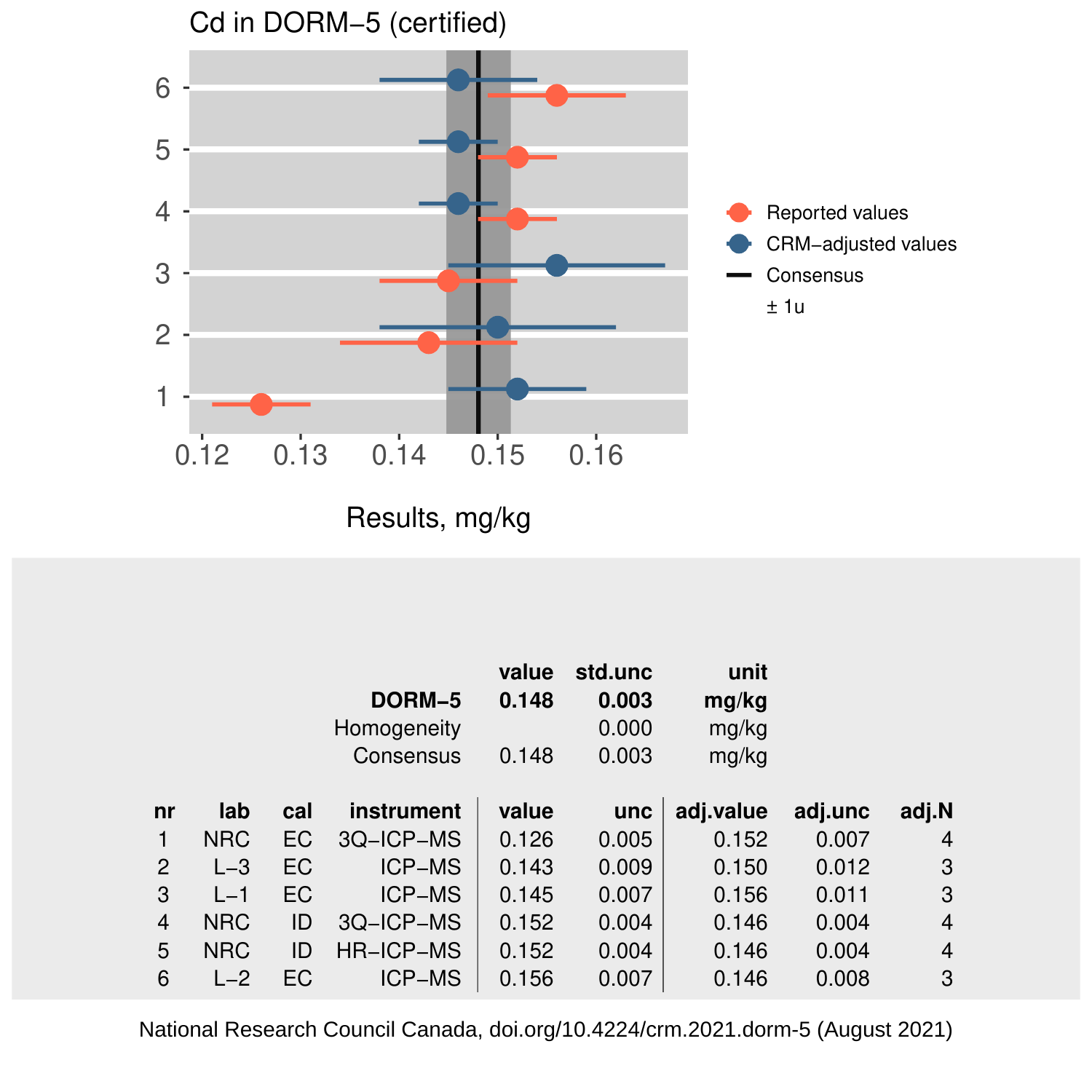

|    |     |            | DORM-5<br>Homogeneity       | value<br>12200 | std.unc    | unit<br>mg/kg      |                |            |
|----|-----|------------|-----------------------------|----------------|------------|--------------------|----------------|------------|
|    |     |            | Consensus                   | 12200          | 900        | mg/kg              |                |            |
| nr | lab | cal<br>EC. | instrument<br><b>ICP-MS</b> | value<br>11929 | unc<br>539 | adj.value<br>12997 | adj.unc<br>947 | adj.N<br>2 |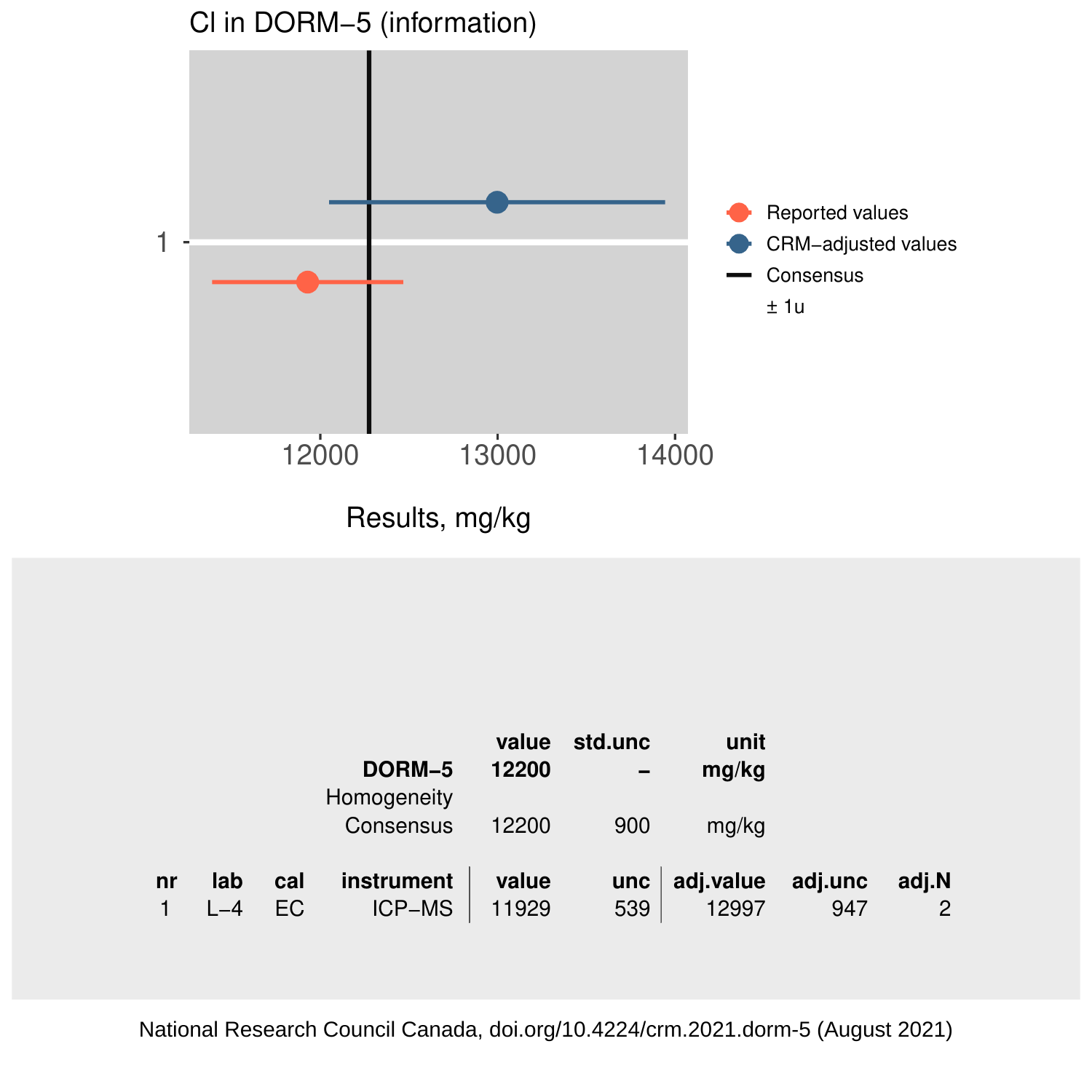

Results, mg/kg

|    |            |     |               | value | std.unc | unit      |         |       |
|----|------------|-----|---------------|-------|---------|-----------|---------|-------|
|    |            |     | DORM-5        | 0.063 | 0.002   | mg/kg     |         |       |
|    |            |     | Homogeneity   |       | 0.001   | mg/kg     |         |       |
|    |            |     | Consensus     | 0.063 | 0.002   | mg/kg     |         |       |
|    |            |     |               |       |         |           |         |       |
| nr | lab        | cal | instrument    | value | unc     | adj.value | adj.unc | adj.N |
| 1  | <b>NRC</b> | SА  | HR-ICP-MS     | 0.058 | 0.004   | 0.056     | 0.004   |       |
| 2  | $L - 3$    | EC  | ICP-MS        | 0.060 | 0.005   | 0.066     | 0.009   | 1     |
| 3  | $L-2$      | ЕC  | <b>ICP-MS</b> | 0.062 | 0.006   | 0.068     | 0.01    | 1     |
| 4  | $L-1$      | EC  | ICP-MS        | 0.064 | 0.005   | 0.066     | 0.008   | 1     |
| 5  | <b>NRC</b> | SА  | 3Q-ICP-MS     | 0.066 | 0.003   | 0.067     | 0.004   | 1     |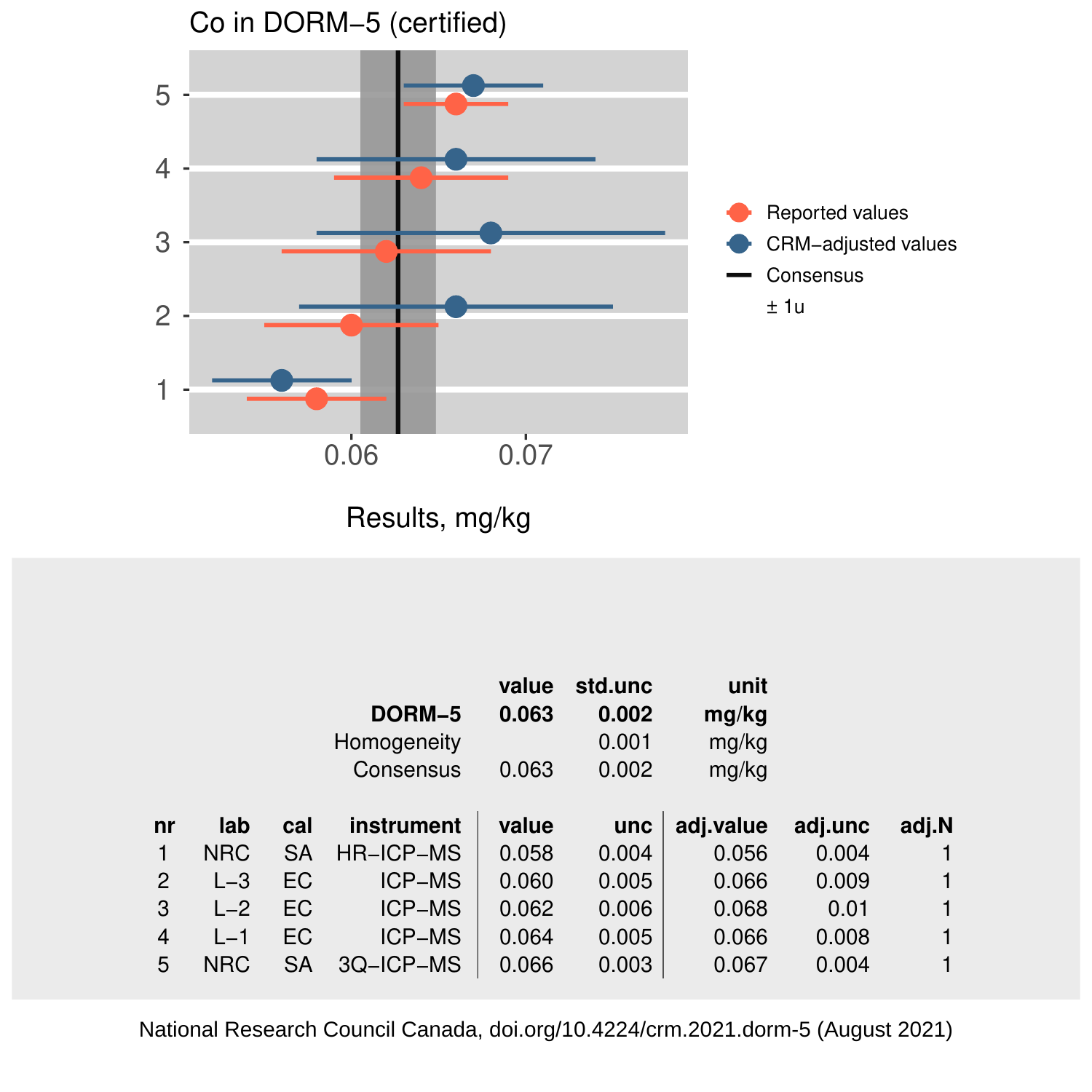

|    |            |           | DORM-5<br>Homogeneity<br>Consensus | value<br>0.515<br>0.515 | std.unc<br>0.034<br>0.030<br>0.016 | unit<br>mg/kg<br>mg/kg<br>mg/kg |         |       |
|----|------------|-----------|------------------------------------|-------------------------|------------------------------------|---------------------------------|---------|-------|
| nr | lab        | cal       | instrument                         | value                   | unc                                | adj.value                       | adj.unc | adj.N |
|    | $L-1$      | EC        | <b>ICP-MS</b>                      | 0.46                    | 0.06                               | 0.53                            | 0.07    |       |
| 2  | <b>NRC</b> | EC        | <b>ICP-AES</b>                     | 0.51                    | 0.08                               | 0.48                            | 0.09    | 1     |
| 3  | <b>NRC</b> | ID        | 3Q-ICP-MS                          | 0.52                    | 0.02                               | 0.48                            | 0.03    | 1     |
| 4  | <b>NRC</b> | EC        | 3Q-ICP-MS                          | 0.53                    | 0.06                               | 0.55                            | 0.1     | 1     |
| 5  | <b>NRC</b> | ID        | <b>HR-ICP-MS</b>                   | 0.54                    | 0.01                               | 0.49                            | 0.03    | 1     |
| 6  | <b>NRC</b> | <b>SA</b> | <b>ICP-AES</b>                     | 0.59                    | 0.10                               | 0.57                            | 0.1     | 1     |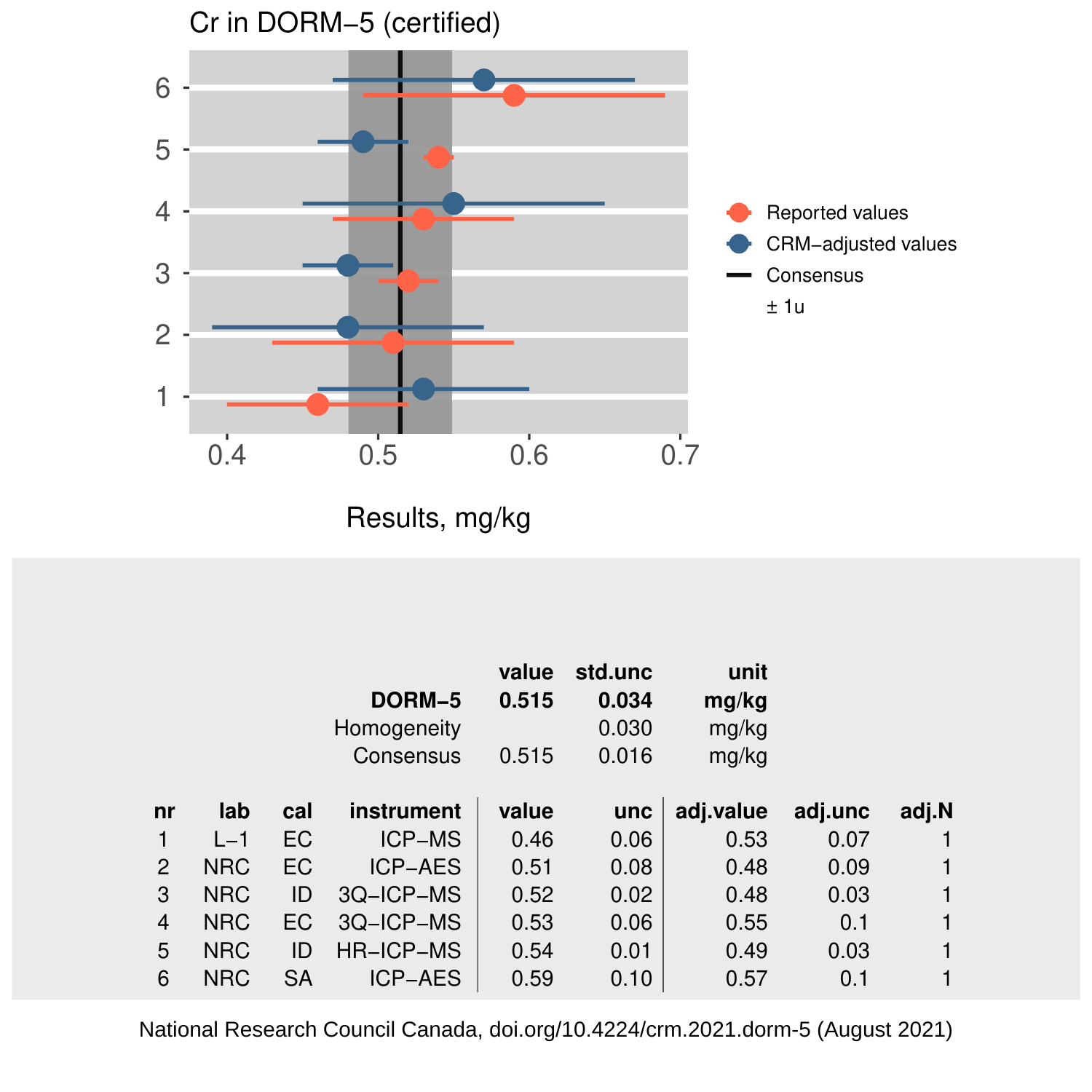

|                |            |           | DORM-5<br>Homogeneity<br>Consensus | value<br>3.30<br>3.30 | std.unc<br>0.03<br>0.01<br>0.03 | unit<br>mg/kg<br>mg/kg<br>mg/kg |         |                |
|----------------|------------|-----------|------------------------------------|-----------------------|---------------------------------|---------------------------------|---------|----------------|
| nr             | lab        | cal       | instrument                         | value                 | unc                             | adj.value                       | adj.unc | adj.N          |
|                | $L-2$      | EC        | <b>ICP-MS</b>                      | 3.03                  | 0.20                            | 3.20                            | 0.31    | 2              |
| 2              | $L-3$      | EC        | ICP-MS                             | 3.14                  | 0.26                            | 3.25                            | 0.32    | 2              |
| 3              | <b>NRC</b> | EC        | <b>ICP-AES</b>                     | 3.20                  | 0.09                            | 3.27                            | 0.09    | 4              |
| $\overline{4}$ | <b>NRC</b> | ID        | 3Q-ICP-MS                          | 3.27                  | 0.04                            | 3.29                            | 0.06    | 3              |
| 5              | <b>NRC</b> | ID        | <b>HR-ICP-MS</b>                   | 3.32                  | 0.04                            | 3.25                            | 0.05    | 3              |
| 6              | <b>NRC</b> | <b>SA</b> | <b>ICP-AES</b>                     | 3.35                  | 0.09                            | 3.33                            | 0.1     | 4              |
|                | $L - 1$    | EC.       | ICP-MS                             | 3.63                  | 0.13                            | 3.60                            | 0.18    | $\overline{2}$ |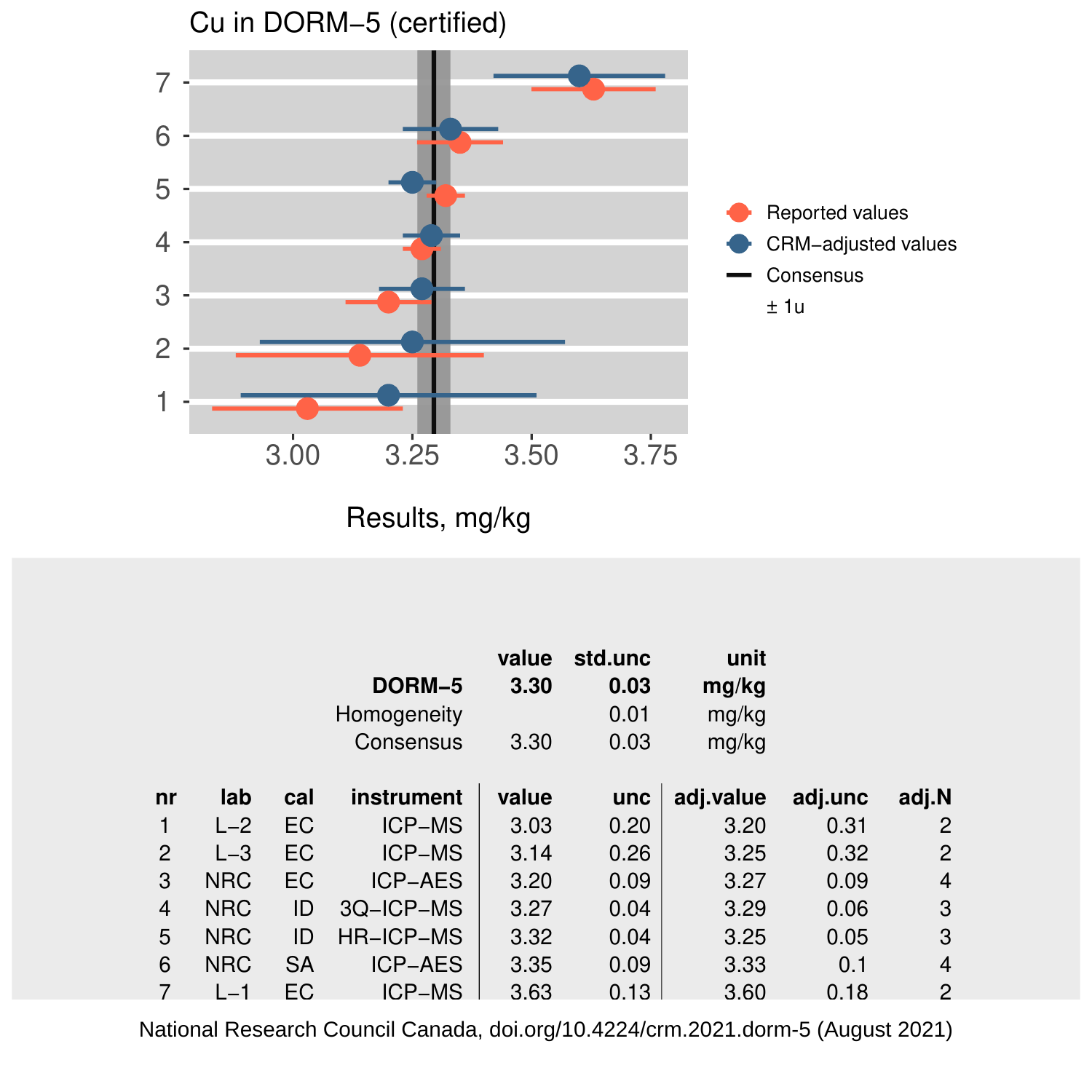

Results, mg/kg

|    |            |           | DORM-5<br>Homogeneity<br>Consensus | value<br>113<br>113 | std.unc<br>4<br>3<br>2 | unit<br>mg/kg<br>mg/kg<br>mg/kg |         |       |
|----|------------|-----------|------------------------------------|---------------------|------------------------|---------------------------------|---------|-------|
| nr | lab        | cal       | instrument                         | value               | unc                    | adj.value                       | adj.unc | adj.N |
|    | $L-1$      | EC        | <b>ICP-MS</b>                      | 100                 | 5                      | 106                             |         | 3     |
| 2  | <b>NRC</b> | EC        | <b>ICP-AES</b>                     | 105                 | 3                      | 118                             | 3       | 4     |
| 3  | $L-3$      | EC        | ICP-MS                             | 106                 | 15                     | 110                             | 17      | 3     |
| 4  | <b>NRC</b> | <b>SA</b> | <b>ICP-AES</b>                     | 114                 | 3                      | 117                             | 3       | 4     |
| 5  | $L-2$      | EC        | <b>ICP-MS</b>                      | 114                 | 11                     | 115                             | 12      | 3     |
| 6  | <b>NRC</b> | ID        | HR-ICP-MS                          | 115                 | 3                      | 116                             | 4       | 4     |
|    | <b>NRC</b> | ID        | 30-ICP-MS                          | 117                 | 4                      | 115                             | 4       | 4     |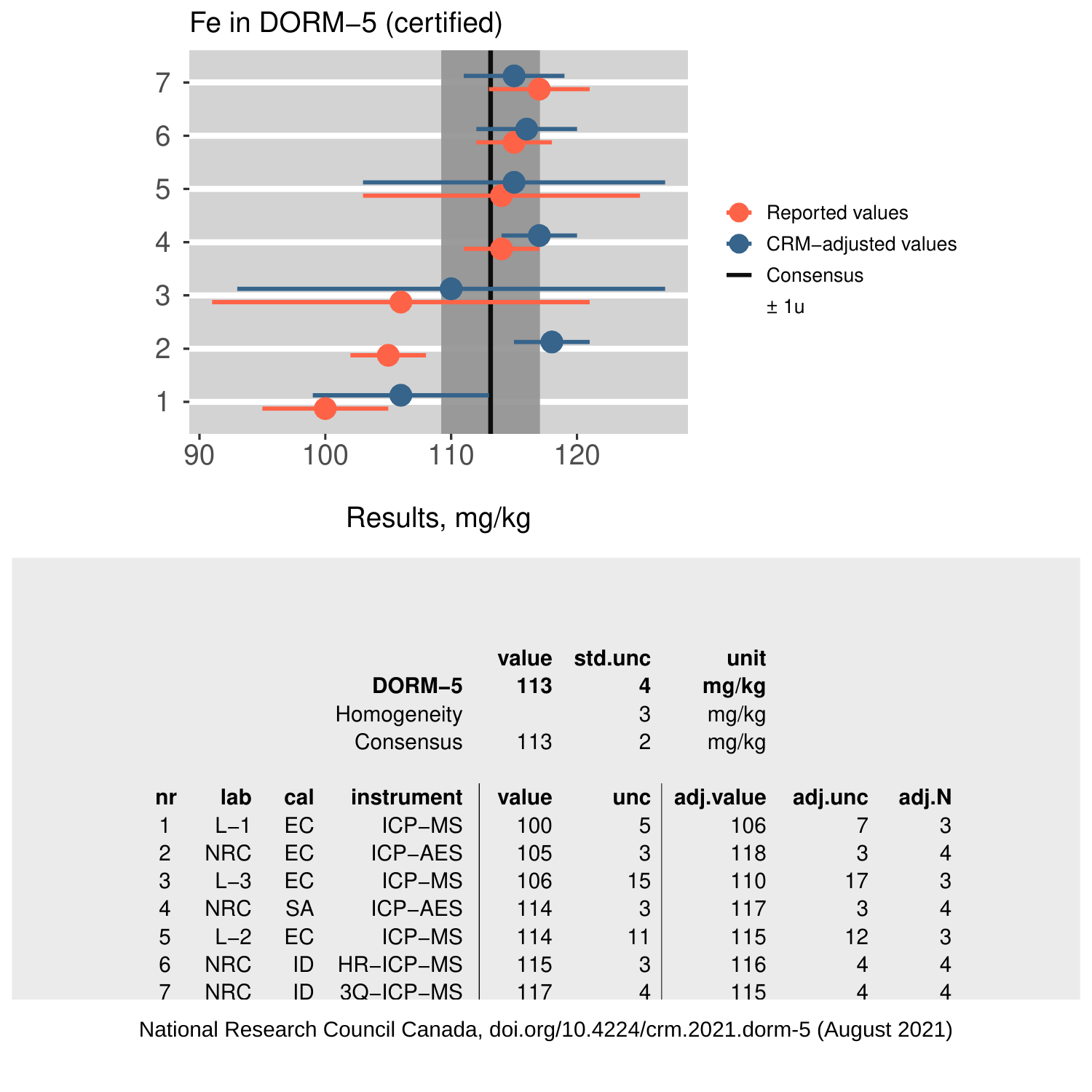

|    |            |     |               | value | std.unc | unit      |         |                |
|----|------------|-----|---------------|-------|---------|-----------|---------|----------------|
|    |            |     | DORM-5        | 0.316 | 0.008   | mg/kg     |         |                |
|    |            |     | Homogeneity   |       | 0.001   | mg/kg     |         |                |
|    |            |     | Consensus     | 0.316 | 0.008   | mg/kg     |         |                |
|    |            |     |               |       |         |           |         |                |
| nr | lab        | cal | instrument    | value | unc     | adj.value | adj.unc | adj.N          |
|    | $L - 3$    | EC  | <b>ICP-MS</b> | 0.287 | 0.024   | 0.333     | 0.042   |                |
| 2  | $L-2$      | ЕC  | <b>ICP-MS</b> | 0.289 | 0.005   | 0.326     | 0.014   | $\overline{2}$ |
| 3  | <b>NRC</b> | ID  | 3Q-ICP-MS     | 0.315 | 0.013   | 0.321     | 0.02    | $\overline{4}$ |
| 4  | <b>NRC</b> | ID  | HR-ICP-MS     | 0.327 | 0.007   | 0.321     | 0.013   | 4              |
| 5  | $L-1$      | ЕC  | <b>ICP-MS</b> | 0.339 | 0.020   | 0.337     | 0.026   | 1              |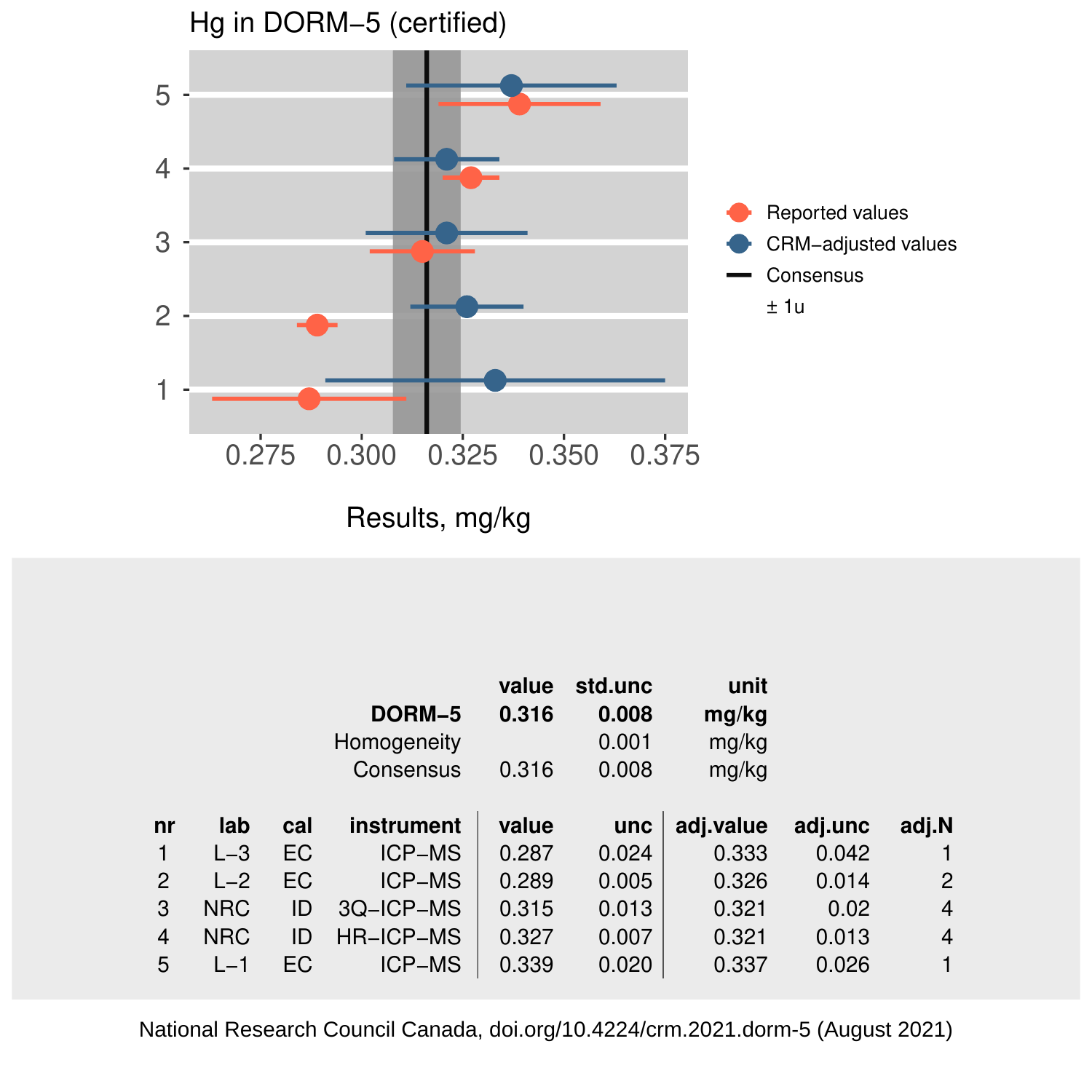

| adj.N       |
|-------------|
| 2           |
| $\mathbf 0$ |
|             |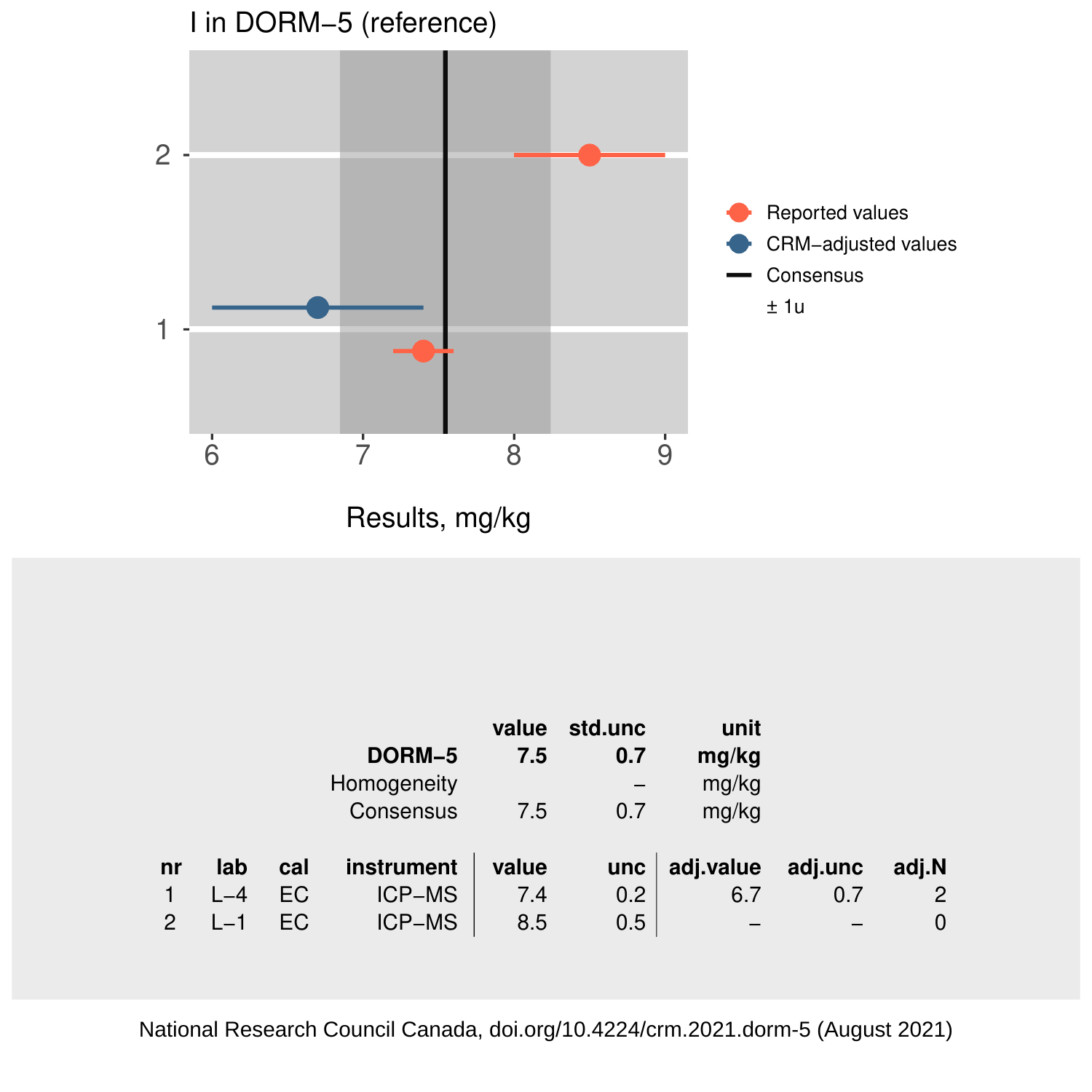

|                |            |           | DORM-5<br>Homogeneity | value<br>11600 | std.unc<br>200<br>100 | unit<br>mg/kg<br>mg/kg |         |                |
|----------------|------------|-----------|-----------------------|----------------|-----------------------|------------------------|---------|----------------|
|                |            |           | Consensus             | 11600          | 200                   | mg/kg                  |         |                |
| nr             | lab        | cal       | instrument            | value          | unc                   | adj.value              | adj.unc | adj.N          |
| 1              | <b>NRC</b> | SA        | 3Q-ICP-MS             | 11244          | 321                   | 11256                  | 355     | 3              |
| $\overline{2}$ | $L - 3$    | EC        | ICP-MS                | 11283          | 311                   | 12380                  | 520     | 3              |
| 3              | <b>NRC</b> | <b>SA</b> | <b>ICP-AES</b>        | 11688          | 277                   | 11313                  | 307     | $\overline{2}$ |
| 4              | $L-1$      | EC        | <b>ICP-MS</b>         | 11972          | 554                   | 13895                  | 801     | 3              |
| 5              | <b>NRC</b> | EC        | <b>ICP-AES</b>        | 13049          | 660                   | 12421                  | 646     | $\overline{2}$ |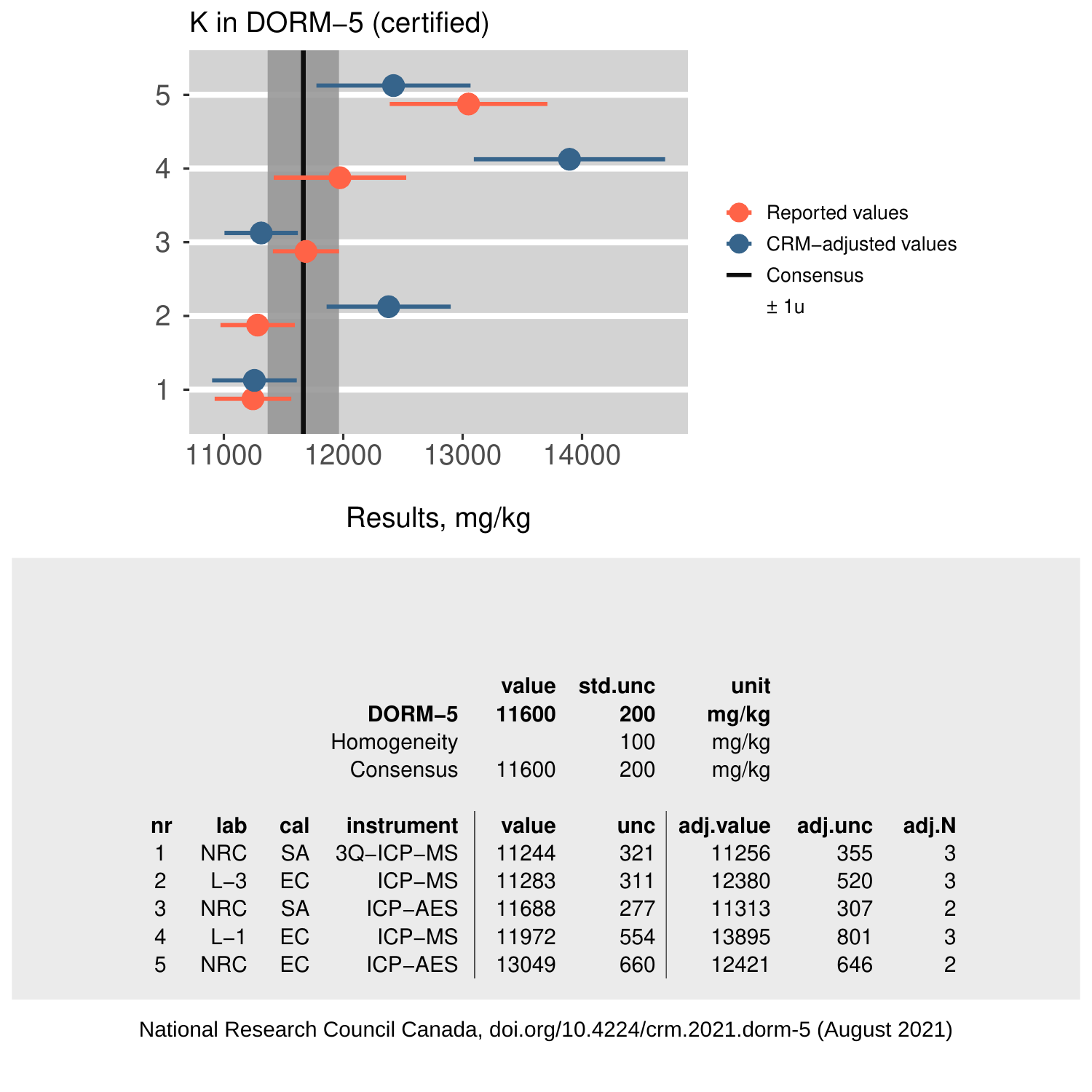

|    |            |     |             | value | std.unc    | unit      |         |             |
|----|------------|-----|-------------|-------|------------|-----------|---------|-------------|
|    |            |     | DORM-5      | 0.391 | 0.060      | mg/kg     |         |             |
|    |            |     | Homogeneity |       | 0.001      | mg/kg     |         |             |
|    |            |     | Consensus   | 0.391 | 0.060      | mg/kg     |         |             |
|    |            |     |             |       |            |           |         |             |
| nr | lab        | cal | instrument  | value | <b>unc</b> | adj.value | adj.unc | adj.N       |
|    | <b>NRC</b> | EC. | 3Q-ICP-MS   | 0.293 | 0.058      |           |         | 0           |
| 2  | <b>NRC</b> | ID  | HR-ICP-MS   | 0.395 | 0.008      |           |         | $\mathbf 0$ |
| 3  | <b>NRC</b> | ID  | 3Q-ICP-MS   | 0.438 | 0.007      |           |         | $\Omega$    |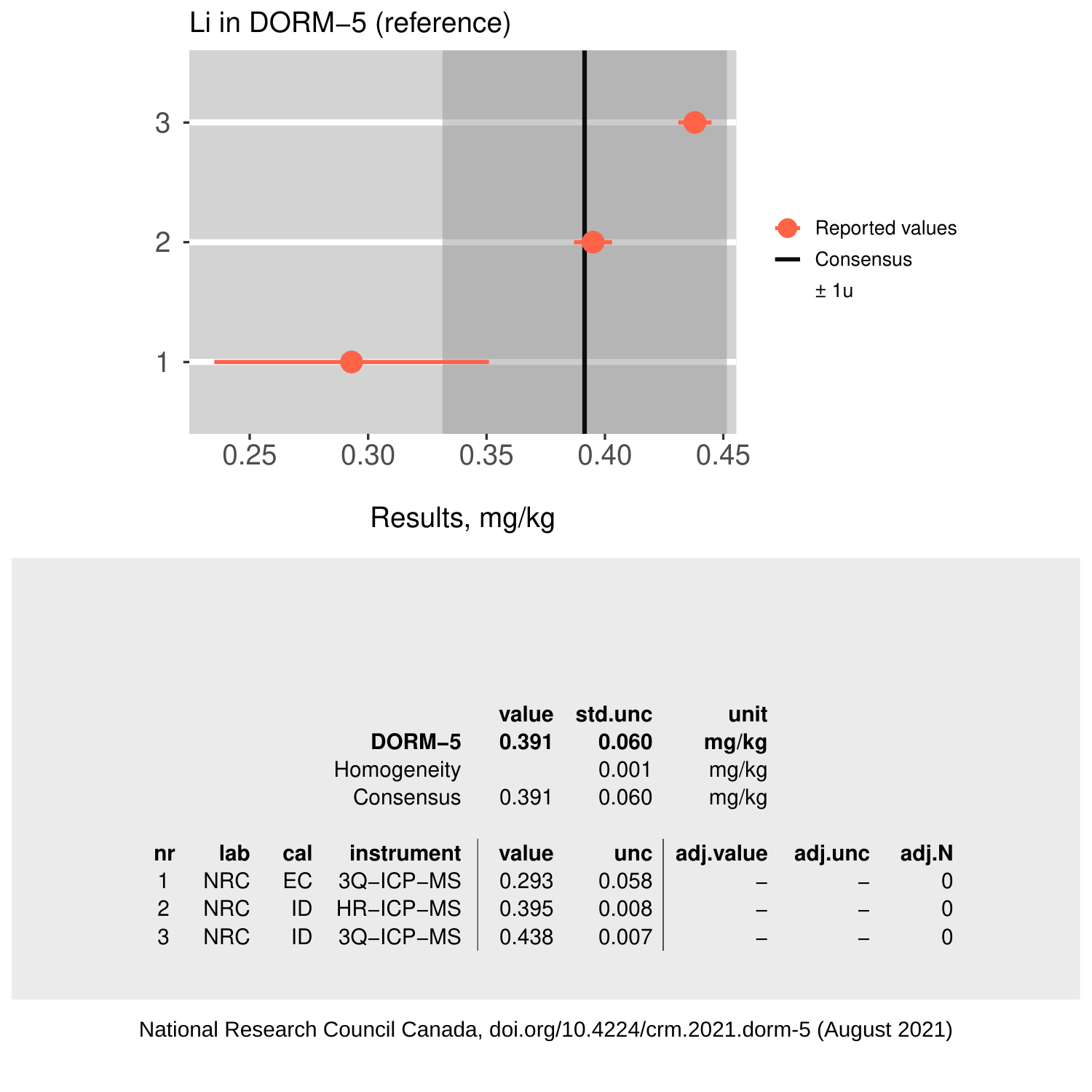

|    |            |     | DORM-5<br>Homogeneity<br>Consensus | value<br>1030<br>1030 | std.unc<br>40<br>30<br>20 | unit<br>mg/kg<br>mg/kg<br>mg/kg |         |       |
|----|------------|-----|------------------------------------|-----------------------|---------------------------|---------------------------------|---------|-------|
| nr | lab        | cal | instrument                         | value                 | unc                       | adj.value                       | adj.unc | adj.N |
| 1  | $L-3$      | EC  | <b>NAA</b>                         | 903                   | 91                        |                                 |         | 0     |
| 2  | $L-1$      | EC  | <b>ICP-MS</b>                      | 903                   | 54                        | 902                             | 63      | 3     |
| 3  | $L - 3$    | EC  | <b>ICP-MS</b>                      | 951                   | 157                       | 990                             | 172     | 3     |
| 4  | <b>NRC</b> | SA  | <b>ICP-AES</b>                     | 1046                  | 37                        | 1031                            | 55      | 2     |
| 5  | <b>NRC</b> | EC  | <b>ICP-AES</b>                     | 1101                  | 59                        | 1150                            | 76      | 3     |
| 6  | <b>NRC</b> | SA  | 3Q-ICP-MS                          | 1179                  | 60                        | 1198                            | 63      | 4     |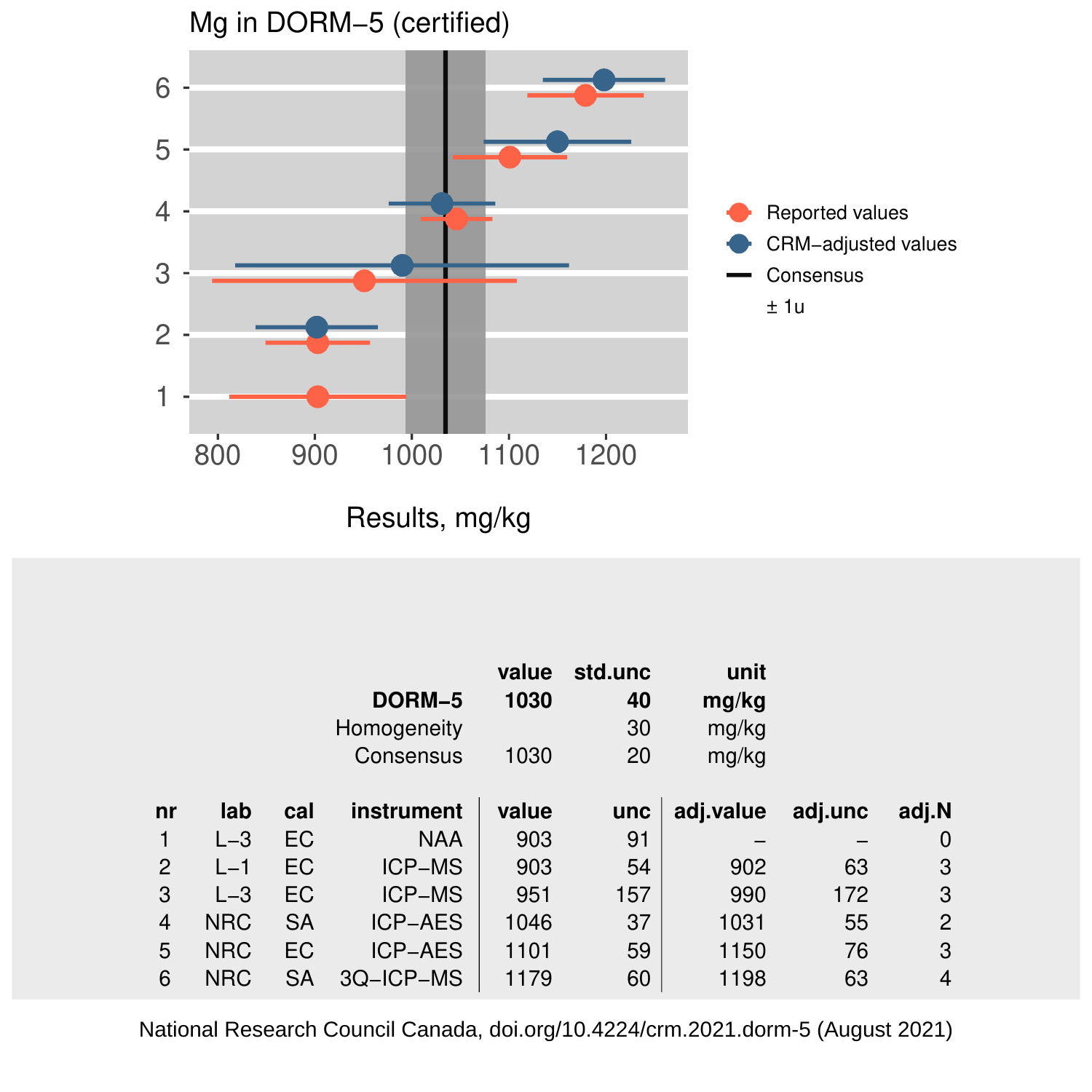

|    |            |           | DORM-5<br>Homogeneity<br>Consensus | value<br>1.06<br>1.06 | std.unc<br>0.02<br>0.01<br>0.02 | unit<br>mg/kg<br>mg/kg<br>mg/kg |         |       |
|----|------------|-----------|------------------------------------|-----------------------|---------------------------------|---------------------------------|---------|-------|
| nr | lab        | cal       | instrument                         | value                 | unc                             | adj.value                       | adj.unc | adj.N |
| 1  | $L-1$      | EC        | ICP-MS                             | 1.02                  | 0.09                            | 1.02                            | 0.12    | 2     |
| 2  | $L-2$      | EC        | <b>ICP-MS</b>                      | 1.02                  | 0.09                            | 1.04                            | 0.12    | 2     |
| 3  | <b>NRC</b> | <b>SA</b> | HR-ICP-MS                          | 1.03                  | 0.03                            | 1.01                            | 0.03    | 3     |
| 4  | <b>NRC</b> | SA        | <b>ICP-AES</b>                     | 1.03                  | 0.02                            | 1.00                            | 0.02    | 3     |
| 5  | $L-3$      | EC        | <b>ICP-MS</b>                      | 1.04                  | 0.07                            | 1.11                            | 0.12    | 2     |
| 6  | <b>NRC</b> | EC        | <b>ICP-AES</b>                     | 1.10                  | 0.02                            | 1.16                            | 0.03    | 3     |
|    | <b>NRC</b> | <b>SA</b> | $3Q$ –ICP–MS                       | 1.16                  | 0.04                            | 1.16                            | 0.04    | 3     |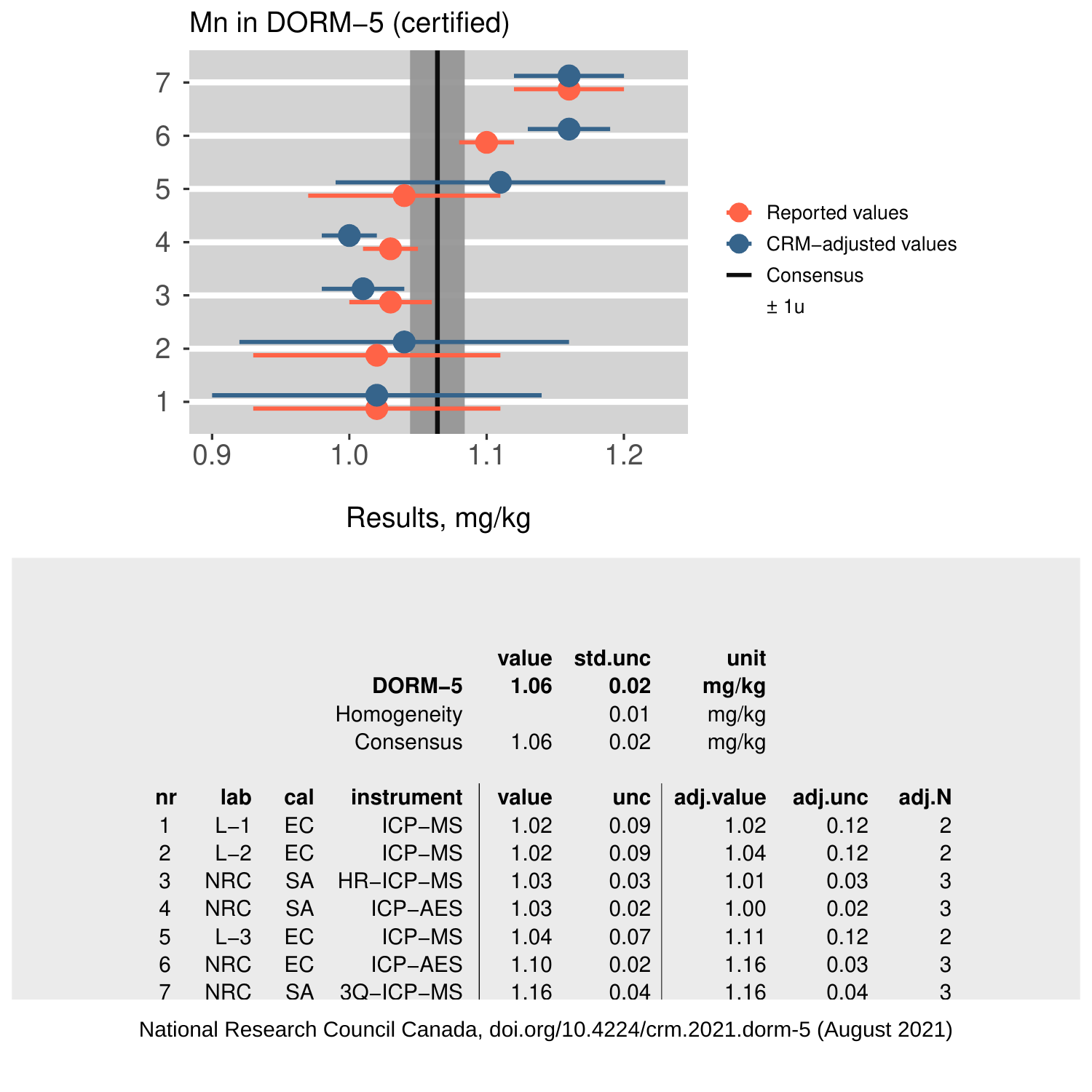

|                |            |     |                  | value | std.unc | unit      |         |                |
|----------------|------------|-----|------------------|-------|---------|-----------|---------|----------------|
|                |            |     | DORM-5           | 0.134 | 0.012   | mg/kg     |         |                |
|                |            |     | Homogeneity      |       | 0.001   | mg/kg     |         |                |
|                |            |     | Consensus        | 0.134 | 0.012   | mg/kg     |         |                |
|                |            |     |                  |       |         |           |         |                |
| n <b>r</b>     | lab        | cal | instrument       | value | unc     | adj.value | adj.unc | adj.N          |
|                | $L-2$      | EC  | ICP-MS           | 0.104 | 0.010   |           |         | 0              |
| $\overline{2}$ | <b>NRC</b> | EС  | 3Q-ICP-MS        | 0.125 | 0.005   | 0.166     | 0.012   | $\overline{2}$ |
| 3              | <b>NRC</b> | ID  | <b>HR-ICP-MS</b> | 0.129 | 0.005   |           |         | $\overline{2}$ |
| 4              | <b>NRC</b> | ID  | 3Q-ICP-MS        | 0.136 | 0.017   |           |         | 2              |
| 5              | $L-1$      | ЕC  | ICP-MS           | 0.154 | 0.005   |           |         | 0              |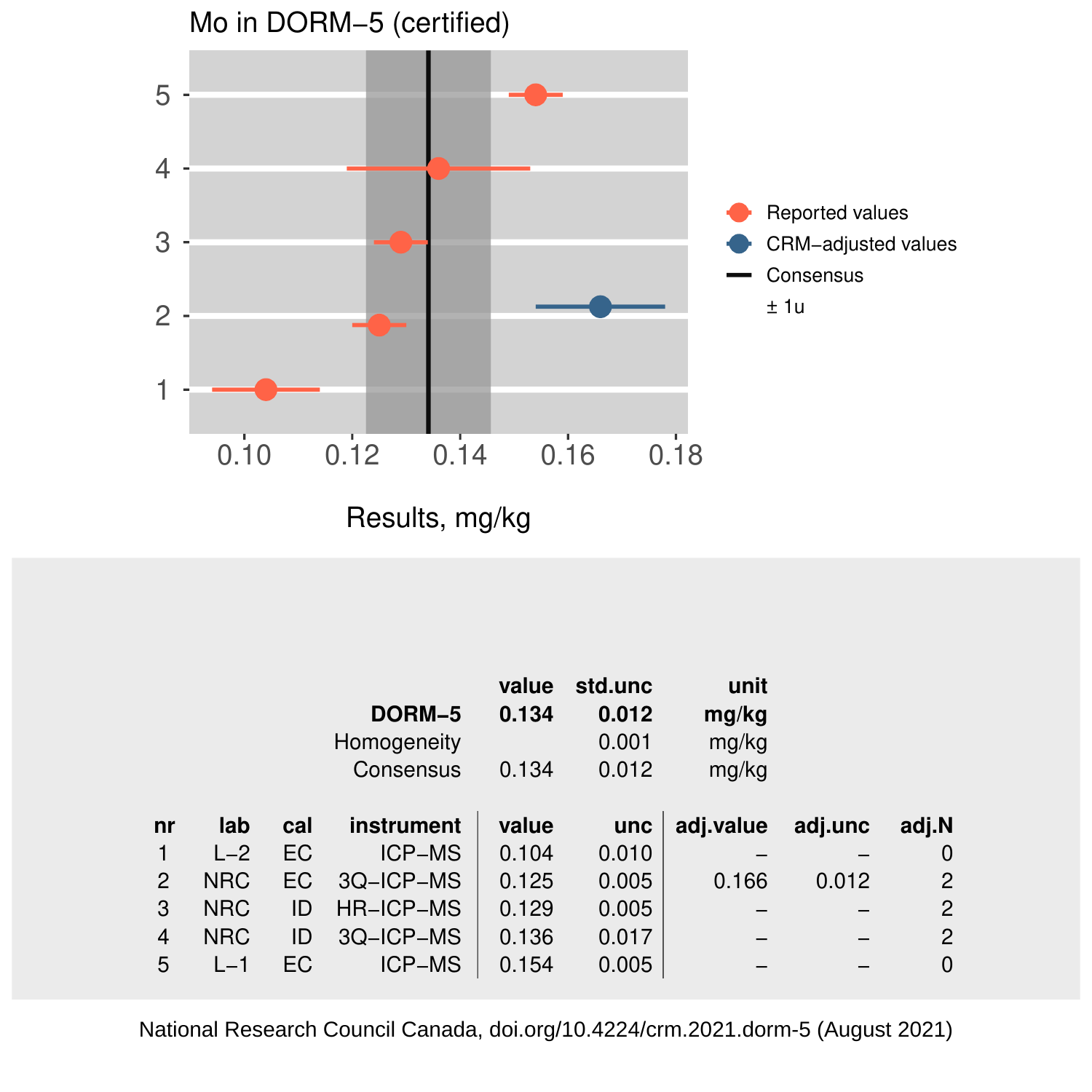

|    |            |           | DORM-5<br>Homogeneity<br>Consensus | value<br>9200<br>9200 | std.unc<br>200<br>0<br>200 | unit<br>mg/kg<br>mg/kg<br>mg/kg |         |                |
|----|------------|-----------|------------------------------------|-----------------------|----------------------------|---------------------------------|---------|----------------|
| nr | lab        | cal       | instrument                         | value                 | unc                        | adj.value                       | adj.unc | adj.N          |
|    | $L - 3$    | EC        | <b>NAA</b>                         | 8100                  | 815                        |                                 |         | 0              |
| 2  | <b>NRC</b> | EC        | <b>ICP-AES</b>                     | 8529                  | 337                        | 10446                           | 428     | 2              |
| 3  | $L - 3$    | EC        | <b>ICP-MS</b>                      | 8910                  | 610                        | 9275                            | 899     | 2              |
| 4  | <b>NRC</b> | <b>SA</b> | 3Q-ICP-MS                          | 9202                  | 266                        | 9935                            | 649     | $\overline{2}$ |
| 5  | <b>NRC</b> | SA        | <b>ICP-AES</b>                     | 9647                  | 262                        | 8621                            | 550     | 3              |
| 6  | $L-1$      | EC        | <b>ICP-MS</b>                      | 9664                  | 274                        | 9365                            | 620     | 3              |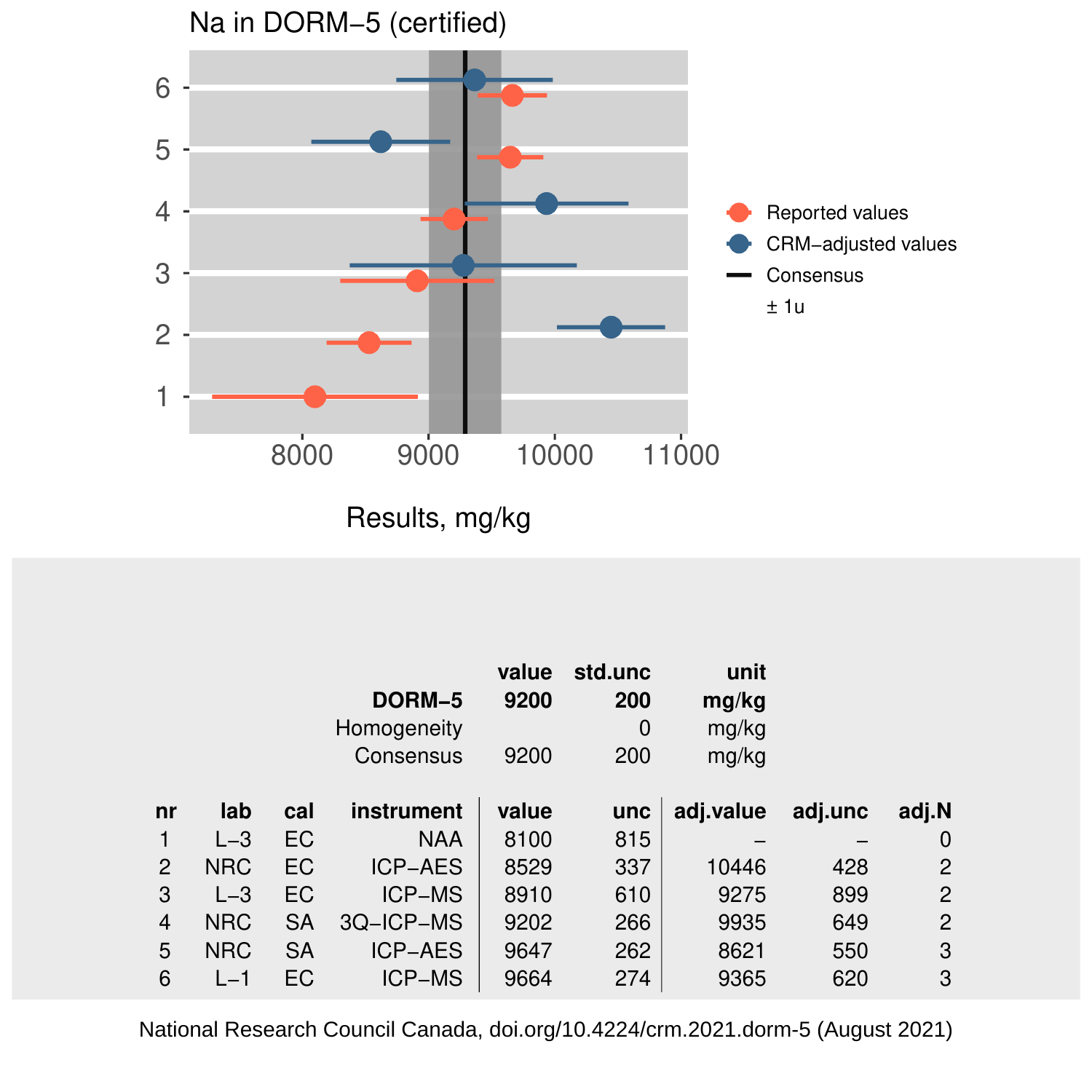

Results, mg/kg

|    |            |     | DORM-5<br>Homogeneity<br>Consensus | value<br>0.44<br>0.44 | std.unc<br>0.01<br>0.00<br>0.01 | unit<br>mg/kg<br>mg/kg<br>mg/kg |         |                |
|----|------------|-----|------------------------------------|-----------------------|---------------------------------|---------------------------------|---------|----------------|
| nr | lab        | cal | instrument                         | value                 | unc                             | adj.value                       | adj.unc | adj.N          |
| 1  | $L-2$      | EC  | <b>ICP-MS</b>                      | 0.35                  | 0.07                            | 0.38                            | 0.09    | 2              |
| 2  | <b>NRC</b> | EC  | 3Q-ICP-MS                          | 0.38                  | 0.03                            | 0.43                            | 0.04    | $\overline{2}$ |
| 3  | <b>NRC</b> | EC  | <b>ICP-AES</b>                     | 0.38                  | 0.05                            | 0.38                            | 0.05    | 3              |
| 4  | $L-1$      | EC  | <b>ICP-MS</b>                      | 0.42                  | 0.04                            | 0.42                            | 0.05    | 2              |
| 5  | <b>NRC</b> | ID  | 3Q-ICP-MS                          | 0.46                  | 0.02                            | 0.48                            | 0.03    | 3              |
| 6  | <b>NRC</b> | SA  | <b>ICP-AES</b>                     | 0.46                  | 0.09                            | 0.45                            | 0.09    | 3              |
|    | <b>NRC</b> | ID  | HR-ICP-MS                          | 0.47                  | 0.02                            | 0.49                            | 0.03    | 3              |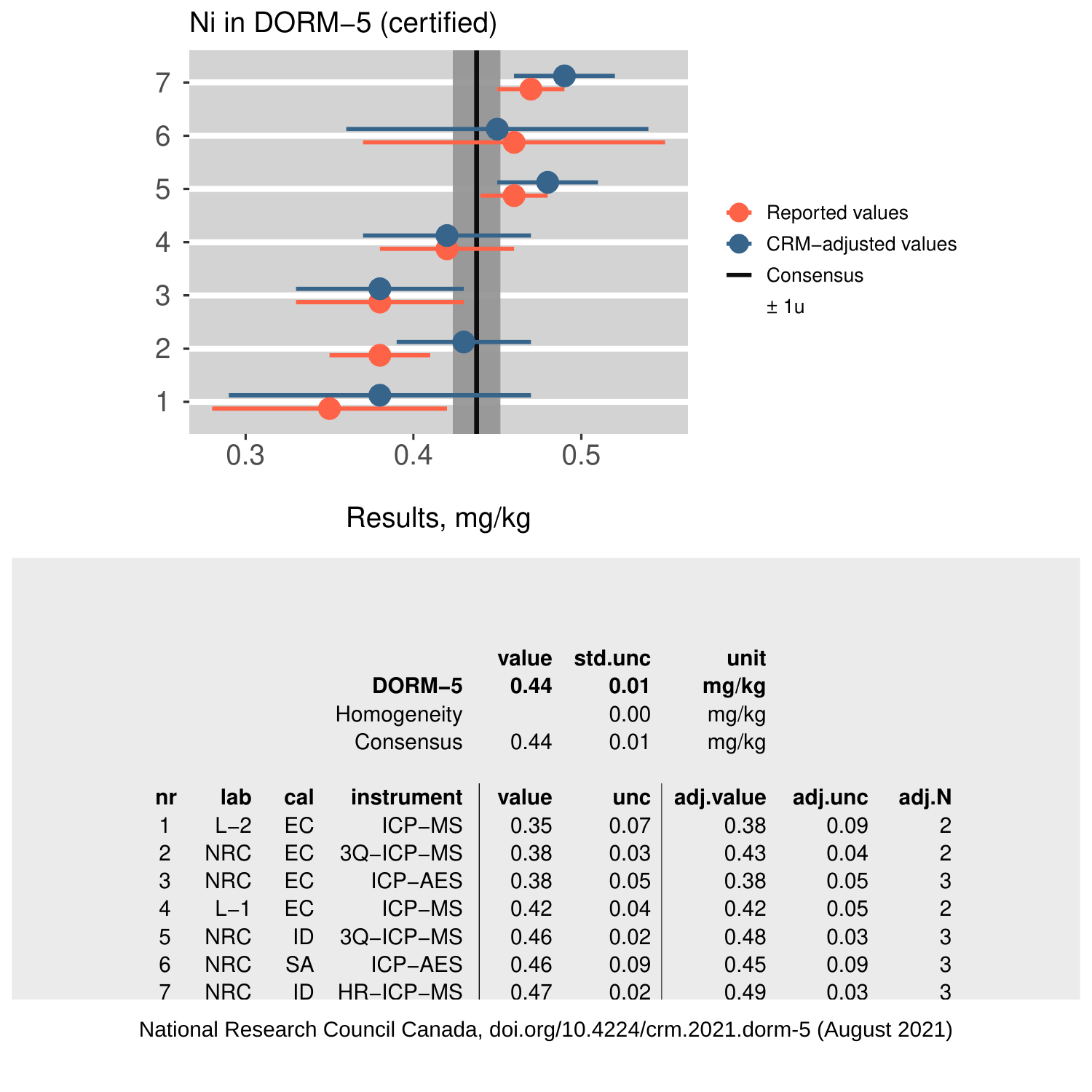

|    |            |           |                | value | std.unc | unit      |         |       |
|----|------------|-----------|----------------|-------|---------|-----------|---------|-------|
|    |            |           | DORM-5         | 6230  | 120     | mg/kg     |         |       |
|    |            |           | Homogeneity    |       | 80      | mg/kg     |         |       |
|    |            |           | Consensus      | 6230  | 90      | mg/kg     |         |       |
|    |            |           |                |       |         |           |         |       |
| nr | lab        | cal       | instrument     | value | unc     | adj.value | adj.unc | adj.N |
| 1  | $L-3$      | EC        | <b>ICP-MS</b>  | 6005  | 587     |           |         | 0     |
| 2  | <b>NRC</b> | <b>SA</b> | 3Q-ICP-MS      | 6137  | 84      | 6152      | 157     | 2     |
| 3  | $L-1$      | EC        | <b>ICP-MS</b>  | 6195  | 292     |           |         | 0     |
| 4  | <b>NRC</b> | SА        | <b>ICP-AES</b> | 6313  | 122     |           |         | 0     |
| 5  | <b>NRC</b> | EC        | <b>ICP-AES</b> | 6654  | 260     | 6815      | 309     | 1     |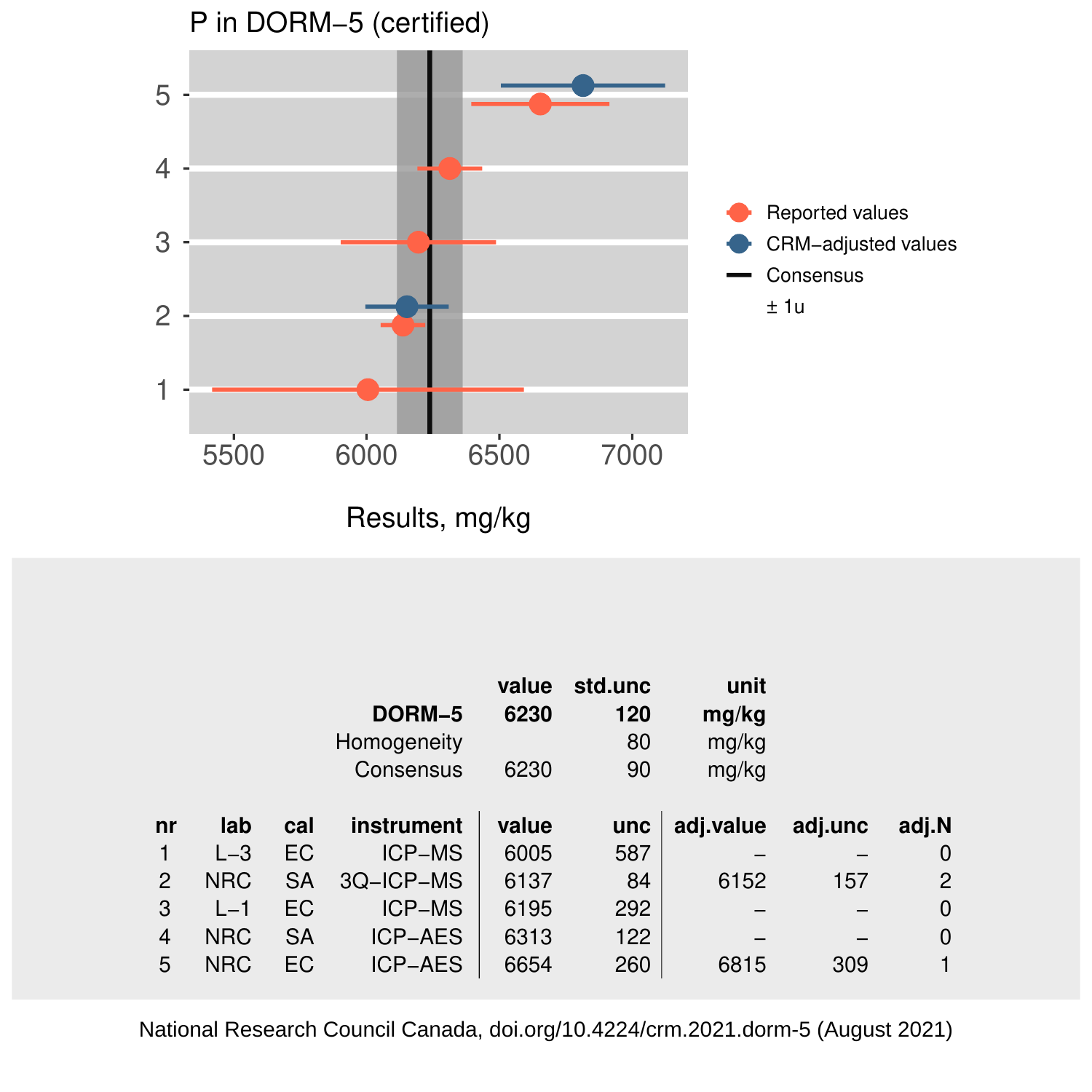

|    |            |     | DORM-5<br>Homogeneity<br>Consensus | value<br>0.058<br>0.058 | std.unc<br>0.003<br>0.002<br>0.002 | unit<br>mg/kg<br>mg/kg<br>mg/kg |         |       |
|----|------------|-----|------------------------------------|-------------------------|------------------------------------|---------------------------------|---------|-------|
| nr | lab        | cal | instrument                         | value                   | unc                                | adj.value                       | adj.unc | adj.N |
| 1  | <b>NRC</b> | EC  | 3Q-ICP-MS                          | 0.051                   | 0.004                              | 0.066                           | 0.005   | 3     |
| 2  | <b>NRC</b> | ID  | 3Q-ICP-MS                          | 0.058                   | 0.002                              | 0.052                           | 0.002   | 3     |
| 3  | $L-2$      | EC  | <b>ICP-MS</b>                      | 0.058                   | 0.006                              | 0.057                           | 0.006   | 2     |
| 4  | <b>NRC</b> | ID  | HR-ICP-MS                          | 0.059                   | 0.002                              | 0.055                           | 0.002   | 3     |
| 5  | $L - 3$    | EC  | ICP-MS                             | 0.062                   | 0.006                              | 0.071                           | 0.009   | 2     |
| 6  | $L-1$      | EC  | <b>ICP-MS</b>                      | 0.069                   | 0.006                              | 0.082                           | 0.01    | 2     |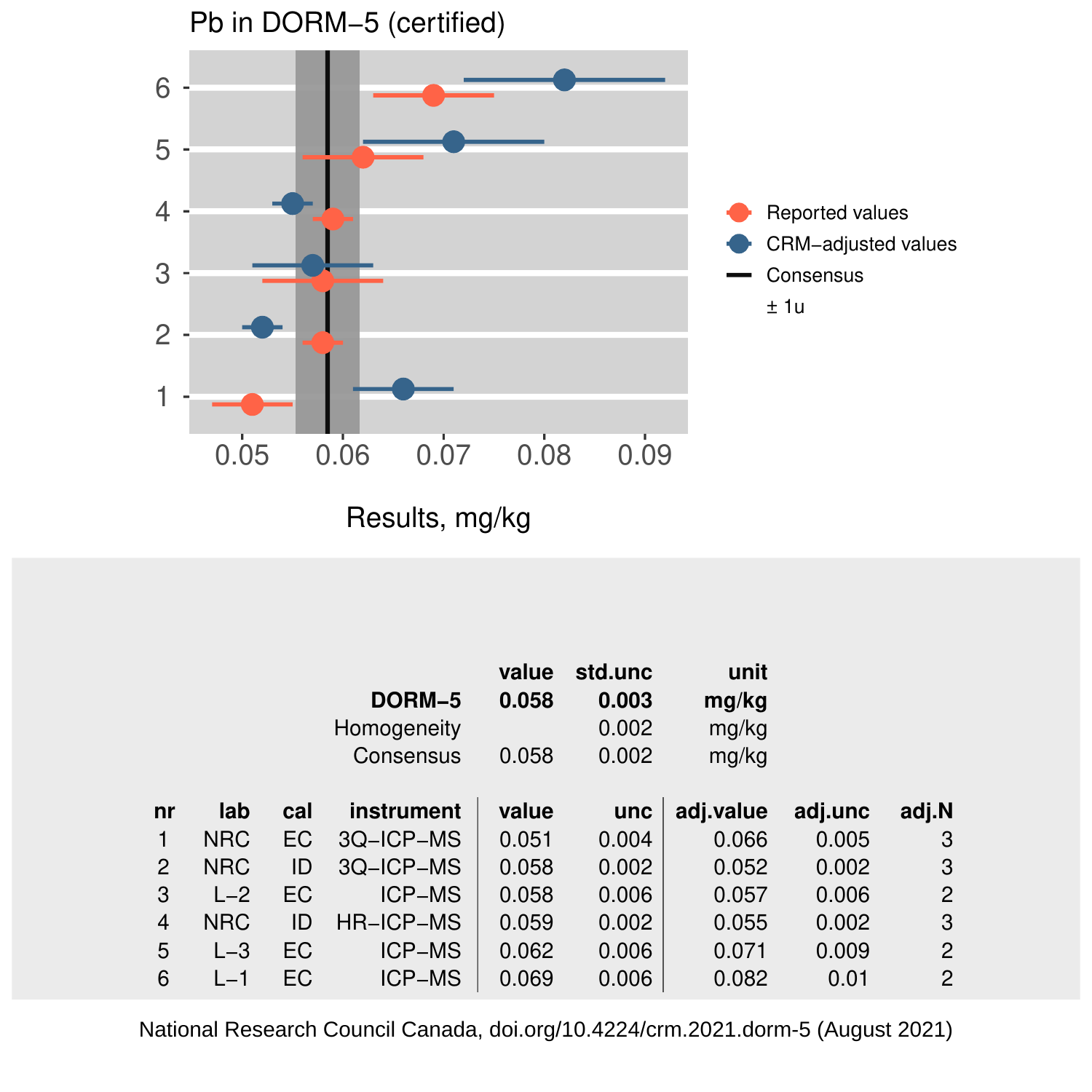

Results, mg/kg

|    |            |     |             | value | std.unc | unit      |         |                |
|----|------------|-----|-------------|-------|---------|-----------|---------|----------------|
|    |            |     | DORM-5      | 2.76  | 0.10    | mg/kg     |         |                |
|    |            |     | Homogeneity |       | 0.02    | mg/kg     |         |                |
|    |            |     | Consensus   | 2.76  | 0.09    | mg/kg     |         |                |
|    |            |     |             |       |         |           |         |                |
| nr | lab        | cal | instrument  | value | unc     | adj.value | adj.unc | adj.N          |
|    | NRC        | SA  | HR-ICP-MS   | 2.56  | 0.11    | 2.56      | 0.16    | $\mathbf{2}$   |
| 2  | <b>NRC</b> | SA  | 3Q-ICP-MS   | 2.83  | 0.05    | 2.88      | 0.09    | $\overline{2}$ |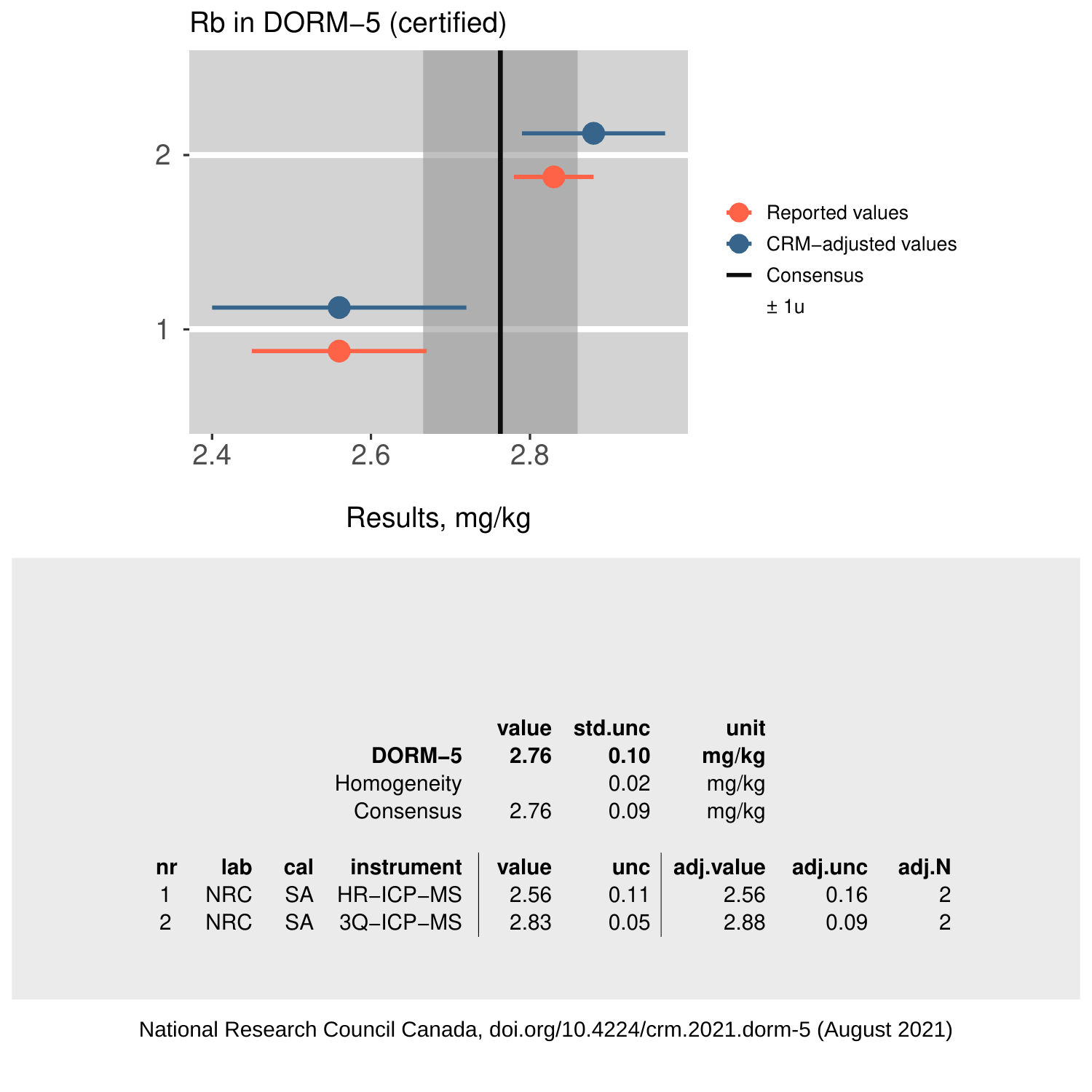

|                |            |     |                | value | std.unc | unit      |         |       |
|----------------|------------|-----|----------------|-------|---------|-----------|---------|-------|
|                |            |     | DORM-5         | 8400  | 100     | mg/kg     |         |       |
|                |            |     | Homogeneity    |       | 0       | mg/kg     |         |       |
|                |            |     | Consensus      | 8400  | 100     | mg/kg     |         |       |
|                |            |     |                |       |         |           |         |       |
| n <b>r</b>     | lab        | cal | instrument     | value | unc     | adj.value | adj.unc | adj.N |
|                | <b>NRC</b> | SA  | 3Q-ICP-MS      | 8234  | 130     |           |         | 0     |
| $\overline{c}$ | <b>NRC</b> | SA  | <b>ICP-AES</b> | 8503  | 156     |           |         | 0     |
| 3              | <b>NRC</b> | EC  | <b>ICP-AES</b> | 8562  | 184     |           |         | 0     |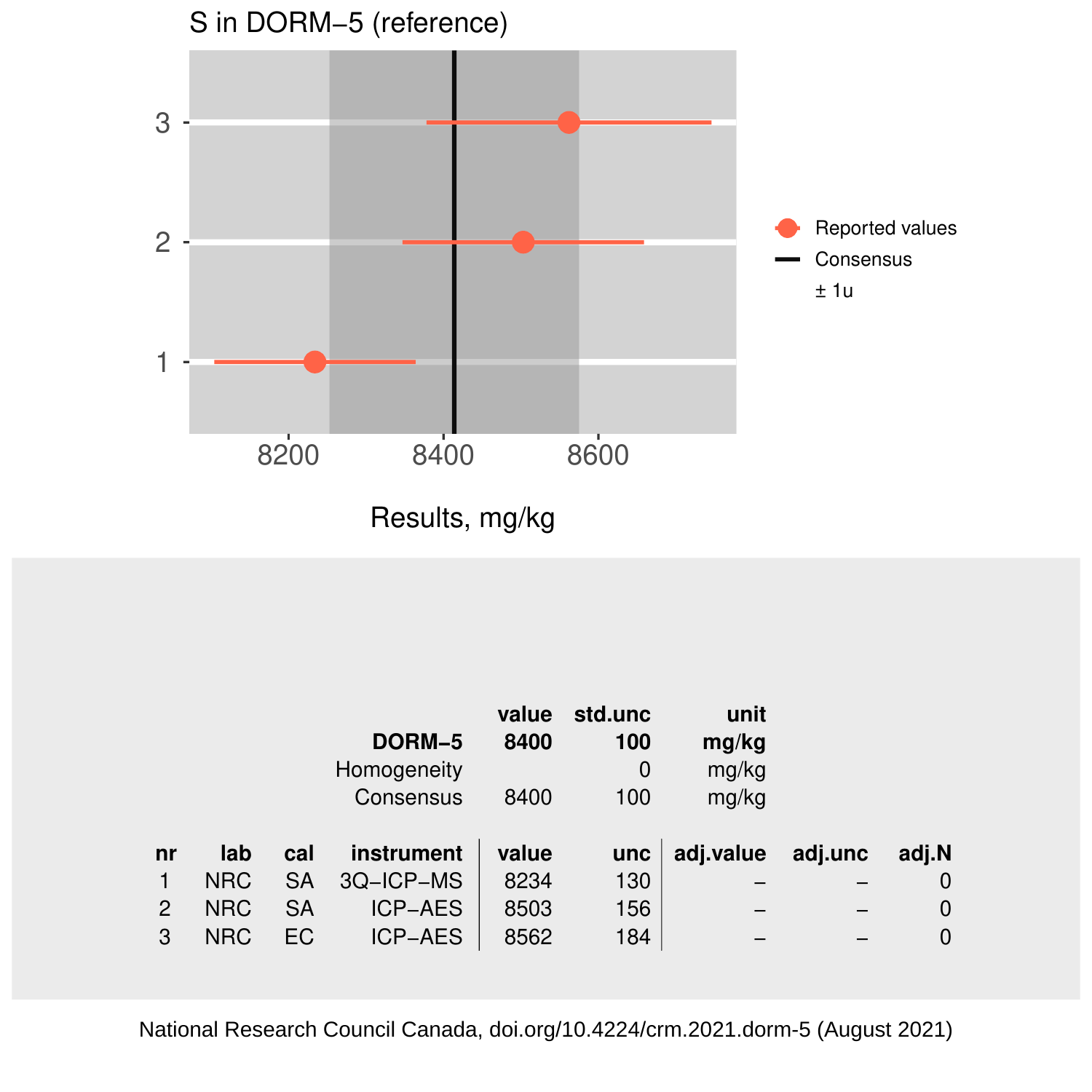

|    |            |     |             | value  | std.unc   | unit      |         |             |
|----|------------|-----|-------------|--------|-----------|-----------|---------|-------------|
|    |            |     | DORM-5      | 0.0062 | 0.0012    | mg/kg     |         |             |
|    |            |     | Homogeneity |        | 0.0005    | mg/kg     |         |             |
|    |            |     | Consensus   | 0.0062 | 0.0011    | mg/kg     |         |             |
|    |            |     |             |        |           |           |         |             |
| nr | lab        | cal | instrument  | value  | unc       | adj.value | adj.unc | adj.N       |
| 1  | <b>NRC</b> | EC. | 3Q-ICP-MS   | 0.0046 | $8e - 04$ |           |         | 0           |
| 2  | <b>NRC</b> | ID  | 3Q-ICP-MS   | 0.0066 | $9e-04$   |           |         | $\mathbf 0$ |
| 3  | <b>NRC</b> | ID  | HR-ICP-MS   | 0.0069 | $3e-04$   |           |         | $\mathbf 0$ |
|    |            |     |             |        |           |           |         |             |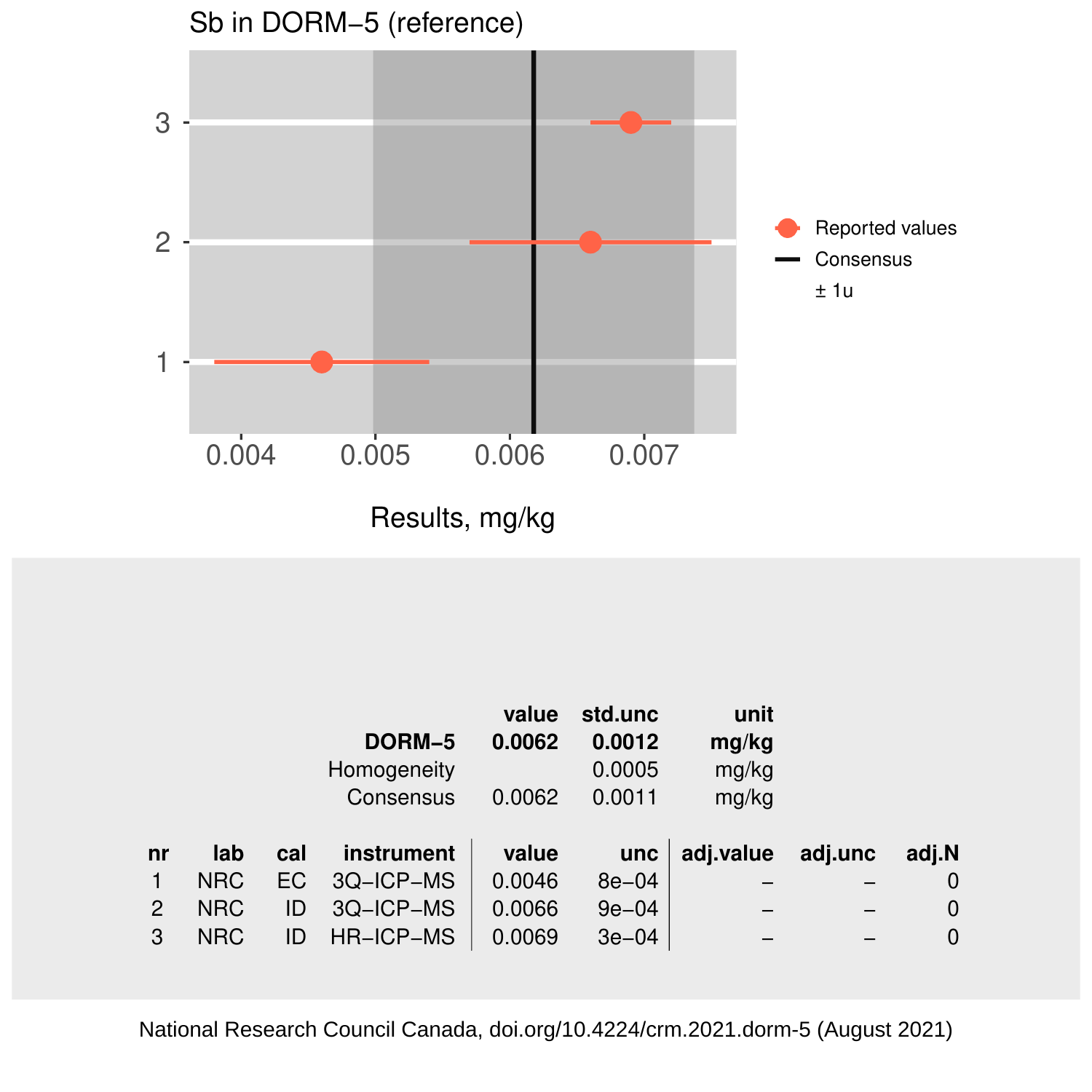

|                |            |           | DORM-5<br>Homogeneity<br>Consensus | value<br>2.40<br>2.40 | std.unc<br>0.05<br>0.01<br>0.05 | unit<br>mg/kg<br>mg/kg<br>mg/kg |         |                |
|----------------|------------|-----------|------------------------------------|-----------------------|---------------------------------|---------------------------------|---------|----------------|
| nr             | lab        | cal       | instrument                         | value                 | unc                             | adj.value                       | adj.unc | adj.N          |
|                | $L-3$      | EC        | <b>ICP-MS</b>                      | 2.26                  | 0.14                            | 2.26                            | 0.22    | 2              |
| $\overline{2}$ | <b>NRC</b> | ID        | <b>HR-ICP-MS</b>                   | 2.29                  | 0.13                            | 2.33                            | 0.18    | $\overline{c}$ |
| 3              | <b>NRC</b> | EC        | <b>ICP-AES</b>                     | 2.41                  | 0.25                            | 2.28                            | 0.32    |                |
| $\overline{4}$ | $L-1$      | EC        | <b>ICP-MS</b>                      | 2.43                  | 0.25                            | 2.50                            | 0.29    | $\overline{c}$ |
| 5              | <b>NRC</b> | EC        | 3Q-ICP-MS                          | 2.44                  | 0.27                            | 2.29                            | 0.33    | 1              |
| 6              | <b>NRC</b> | ID        | 3Q-ICP-MS                          | 2.45                  | 0.15                            | 2.31                            | 0.19    | 2              |
| 7              | <b>NRC</b> | <b>SA</b> | <b>ICP-AES</b>                     | 2.49                  | 0.27                            | 2.13                            | 0.26    |                |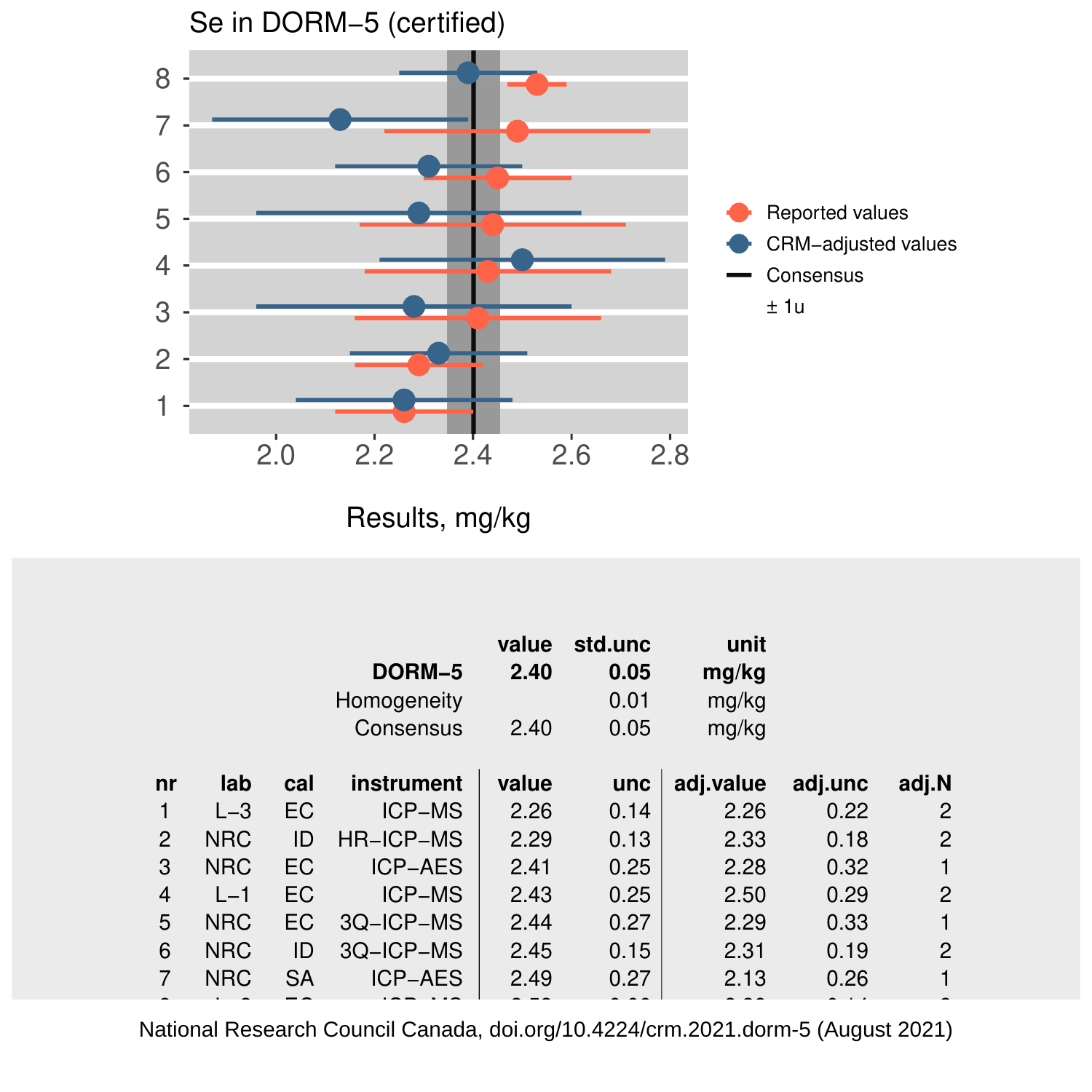

|    |            |     |             | value | std.unc | unit      |         |       |
|----|------------|-----|-------------|-------|---------|-----------|---------|-------|
|    |            |     | DORM-5      | 0.62  | 0.07    | mg/kg     |         |       |
|    |            |     | Homogeneity |       | 0.07    | mg/kg     |         |       |
|    |            |     | Consensus   | 0.62  | 0.01    | mg/kg     |         |       |
|    |            |     |             |       |         |           |         |       |
| nr | lab        | cal | instrument  | value | unc     | adj.value | adj.unc | adj.N |
|    | <b>NRC</b> | ID  | HPLC-ICP-MS | 0.62  | 0.03    | 0.61      | 0.14    |       |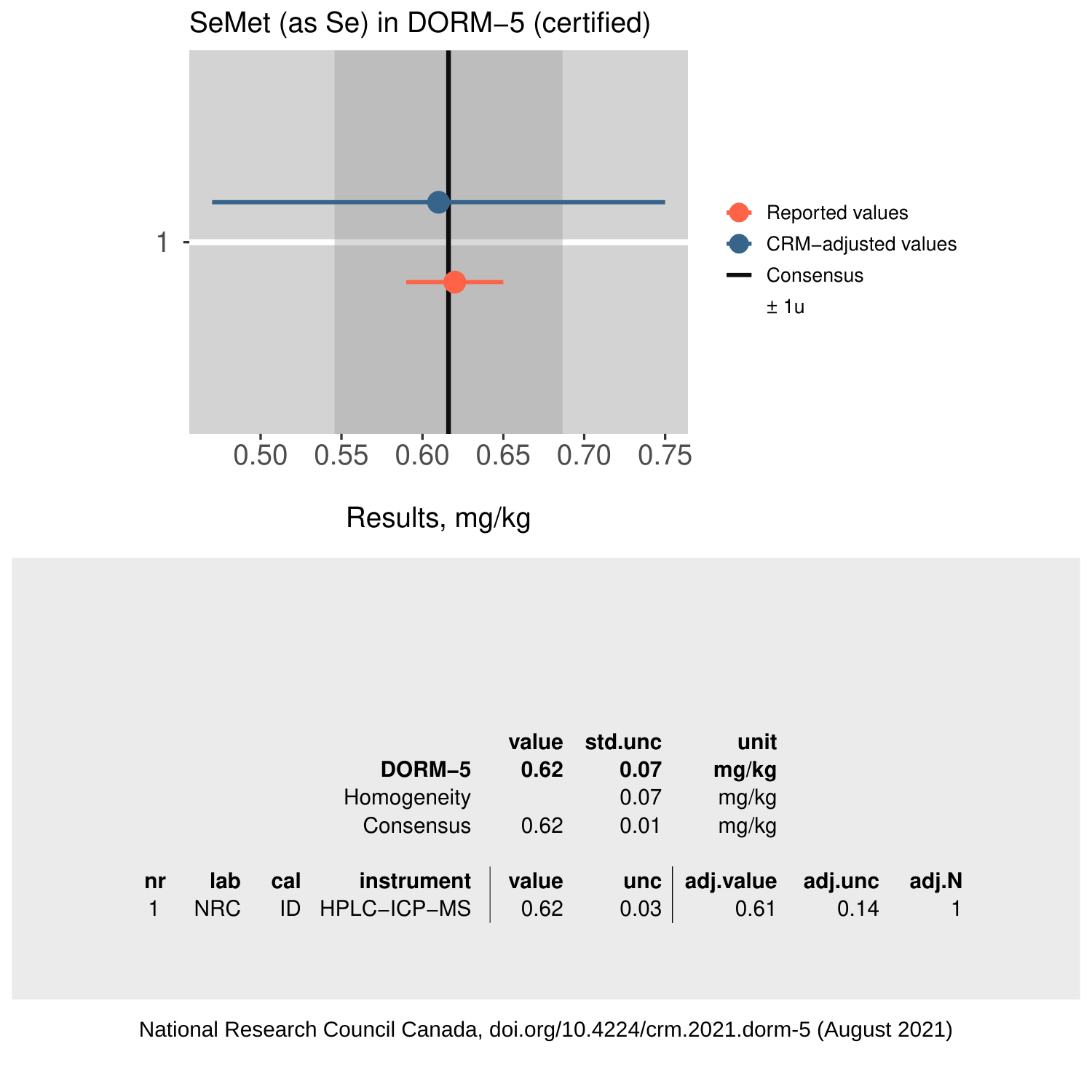

|    |            |     |                  | value | std.unc | unit      |         |       |
|----|------------|-----|------------------|-------|---------|-----------|---------|-------|
|    |            |     | DORM-5           | 0.077 | 0.004   | mg/kg     |         |       |
|    |            |     | Homogeneity      |       | 0.004   | mg/kg     |         |       |
|    |            |     | Consensus        | 0.077 | 0.002   | mg/kg     |         |       |
|    |            |     |                  |       |         |           |         |       |
| nr | lab        | cal | instrument       | value | unc     | adj.value | adj.unc | adj.N |
|    | <b>NRC</b> | ID  | <b>HR-ICP-MS</b> | 0.075 | 0.003   |           |         |       |
| 2  | $L-2$      | EC. | <b>ICP-MS</b>    | 0.077 | 0.006   |           |         |       |
| 3  | <b>NRC</b> | ID  | 3Q-ICP-MS        | 0.078 | 0.003   |           |         |       |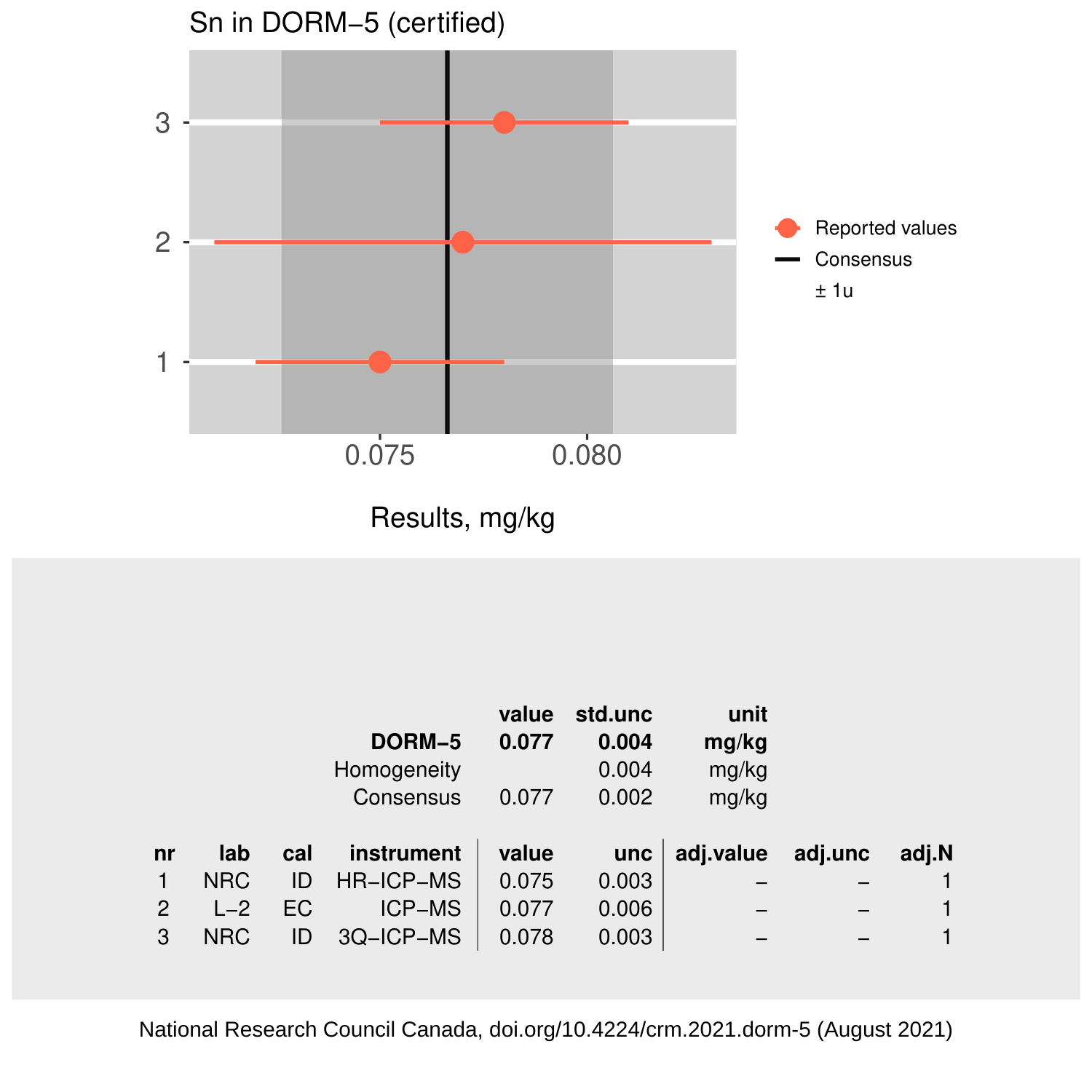

Results, mg/kg

|    |            |     | DORM-5<br>Homogeneity<br>Consensus | value<br>9.87<br>9.87 | std.unc<br>0.11<br>0.02<br>0.11 | unit<br>mg/kg<br>mg/kg<br>mg/kg |         |                |
|----|------------|-----|------------------------------------|-----------------------|---------------------------------|---------------------------------|---------|----------------|
| nr | lab        | cal | instrument                         | value                 | unc                             | adj.value                       | adj.unc | adj.N          |
| 1  | $L-3$      | EC  | <b>ICP-MS</b>                      | 9.3                   | 0.6                             | 9.5                             |         | 2              |
| 2  | <b>NRC</b> | EC  | <b>ICP-AES</b>                     | 9.4                   | 0.1                             | 10.0                            | 0.2     | 3              |
| 3  | $L-1$      | EC  | <b>ICP-MS</b>                      | 9.8                   | 0.4                             | 10.8                            | 0.7     | $\overline{2}$ |
| 4  | $L-2$      | EC  | <b>ICP-MS</b>                      | 9.8                   | 0.2                             | 10.2                            | 0.4     | 2              |
| 5  | <b>NRC</b> | ID  | 3Q-ICP-MS                          | 9.9                   | 0.1                             | 9.7                             | 0.4     | 3              |
| 6  | <b>NRC</b> | ID  | <b>HR-ICP-MS</b>                   | 10.0                  | 0.1                             | 9.8                             | 0.4     | 3              |
|    | <b>NRC</b> | SA  | ICP-AES                            | 10.0                  | 0.2                             | 9.9                             | 0.3     | 3              |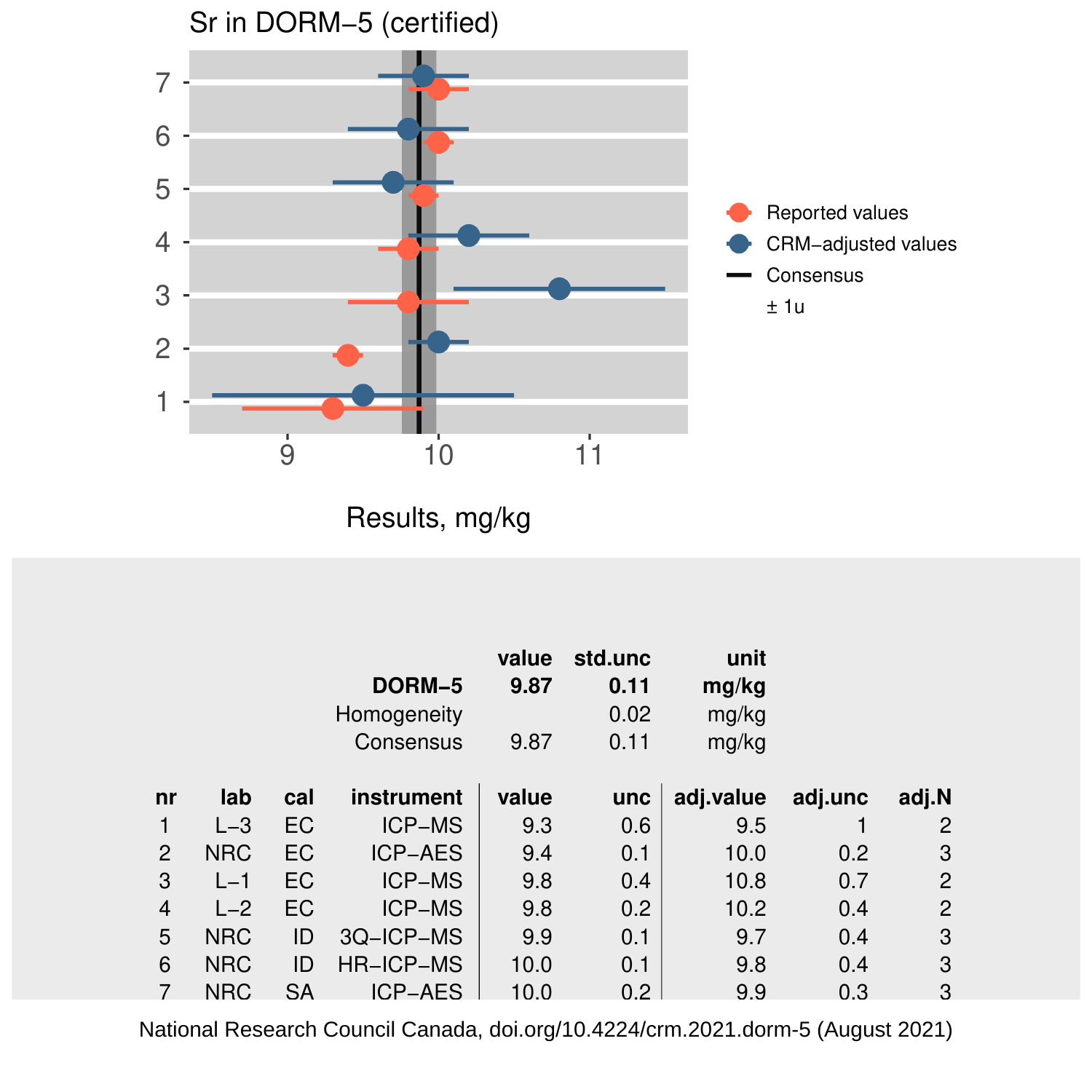

|                |            |     | DORM-5<br>Homogeneity<br>Consensus | value<br>0.0163<br>0.0163 | std.unc<br>0.0020<br>0.0009<br>0.0017 | unit<br>mg/kg<br>mg/kg<br>mg/kg |         |       |
|----------------|------------|-----|------------------------------------|---------------------------|---------------------------------------|---------------------------------|---------|-------|
| nr             | lab        | cal | instrument                         | value                     | unc                                   | adj.value                       | adj.unc | adj.N |
| 1              | $L-1$      | EC  | <b>ICP-MS</b>                      | 0.012                     | 0.005                                 |                                 |         | 0     |
| 2              | <b>NRC</b> | ID  | HR-ICP-MS                          | 0.015                     | 0.001                                 |                                 |         | 0     |
| 3              | $L - 3$    | EC  | ICP-MS                             | 0.017                     | 0.009                                 |                                 |         | 0     |
| $\overline{4}$ | <b>NRC</b> | ID  | 3Q-ICP-MS                          | 0.017                     | 0.004                                 |                                 |         | 0     |
| 5              | <b>NRC</b> | EC  | 3Q-ICP-MS                          | 0.018                     | 0.006                                 |                                 |         | 0     |
| 6              | $L-2$      | EC  | <b>ICP-MS</b>                      | 0.023                     | 0.005                                 |                                 |         | 0     |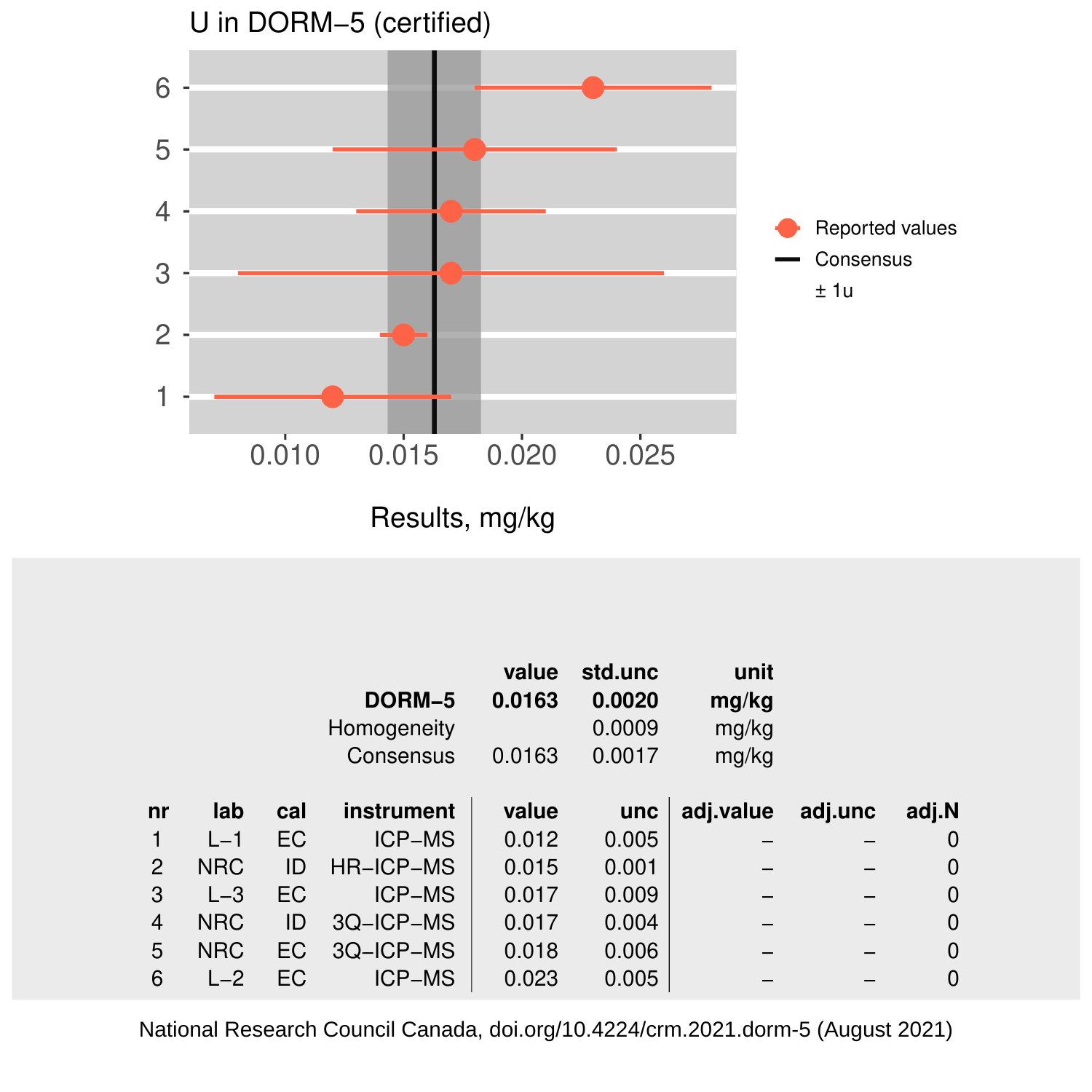

|    |            |           | DORM-5<br>Homogeneity<br>Consensus | value<br>0.347<br>0.347 | std.unc<br>0.015<br>0.009<br>0.011 | unit<br>mg/kg<br>mg/kg<br>mg/kg |         |                |
|----|------------|-----------|------------------------------------|-------------------------|------------------------------------|---------------------------------|---------|----------------|
| nr | lab        | cal       | instrument                         | value                   | unc                                | adj.value                       | adj.unc | adj.N          |
| 1  | <b>NRC</b> | <b>SA</b> | <b>ICP-AES</b>                     | 0.28                    | 0.03                               | 0.26                            | 0.03    | 3              |
| 2  | $L-3$      | EC        | <b>ICP-MS</b>                      | 0.31                    | 0.07                               | 0.34                            | 0.08    | $\overline{2}$ |
| 3  | $L-1$      | EC        | <b>ICP-MS</b>                      | 0.31                    | 0.03                               | 0.33                            | 0.04    | $\overline{2}$ |
| 4  | $L-2$      | EC        | ICP-MS                             | 0.31                    | 0.03                               | 0.32                            | 0.04    | 2              |
| 5  | <b>NRC</b> | EC        | <b>ICP-AES</b>                     | 0.37                    | 0.03                               | 0.36                            | 0.03    | $\overline{4}$ |
| 6  | <b>NRC</b> | <b>SA</b> | HR-ICP-MS                          | 0.37                    | 0.01                               | 0.36                            | 0.02    | 4              |
|    | <b>NRC</b> | <b>SA</b> | 3Q-ICP-MS                          | 0.38                    | 0.02                               | 0.39                            | 0.02    | $\overline{4}$ |